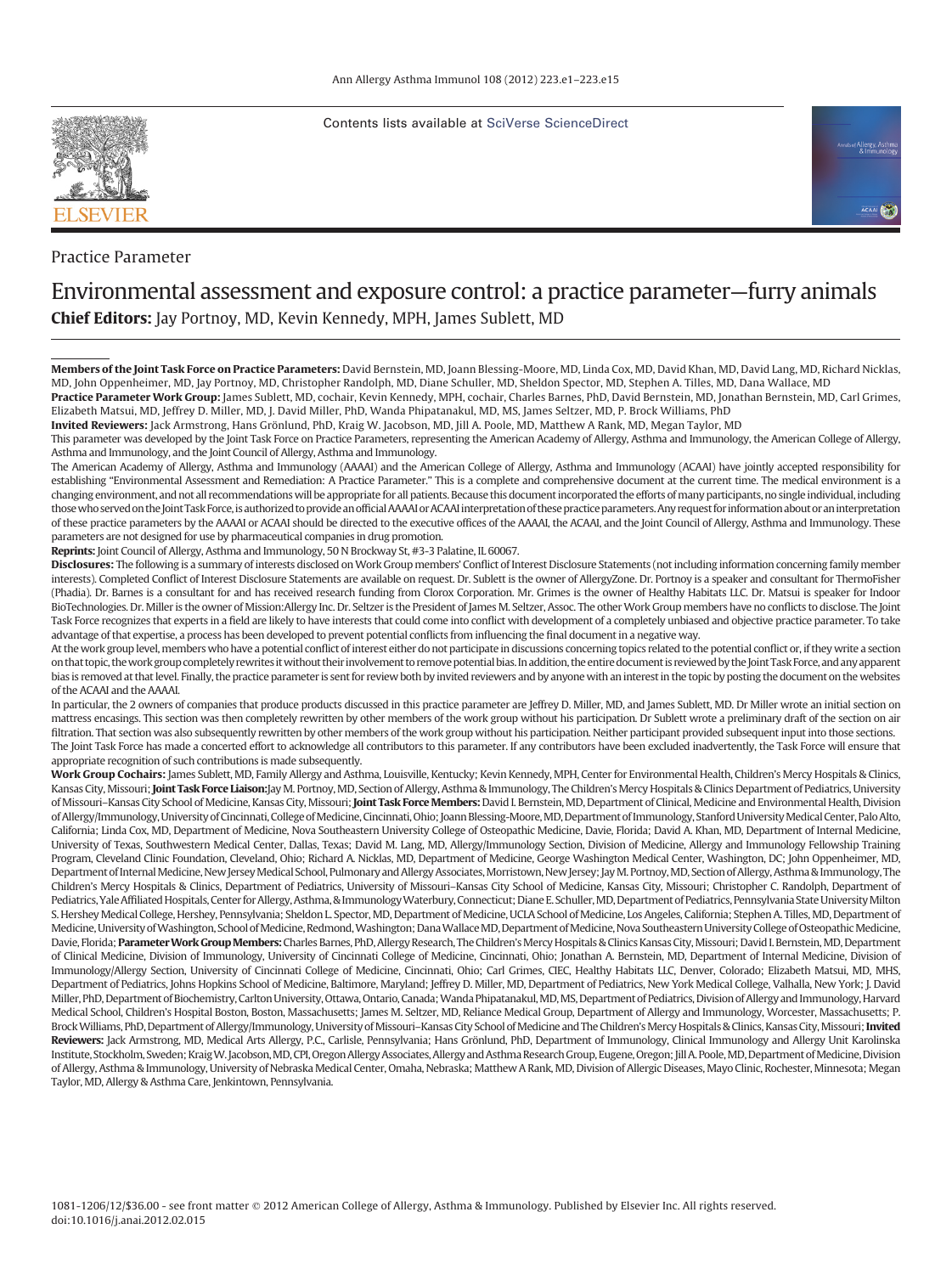## **Classification of recommendations and evidence**

## *Category of evidence*

- Ia Evidence from meta-analysis of randomized controlled trials
- Ib Evidence from at least 1 randomized controlled trial
- IIa Evidence from at least 1 controlled study without randomization
- IIb Evidence from at least 1 other type of quasiexperimental study
- III Evidence from nonexperimental descriptive studies, such as comparative studies
- IV Evidence from expert committee reports or opinions or clinical experience of respected authorities or both

## *Strength of evidence supporting recommendation*

- A Directly based on category I evidence
- B Directly based on category II evidence or extrapolated recommendation from category I evidence
- C Directly based on category III evidence or extrapolated recommendation from category I or II evidence
- D Directly based on category IV evidence or extrapolated recommendation from category I, II, or III evidence
- LB Laboratory based
- NR Not rated

## **How this practice parameter was developed**

# *The joint task force on practice parameters*

The Joint Task Force on Practice Parameters (JTF) is a 13member task force that consists of 6 representatives assigned by the American Academy of Allergy, Asthma & Immunology, 6 by the American College of Allergy, Asthma & Immunology, and 1 by the Joint Council of Allergy and Immunology. This task force oversees the development of practice parameters, selects the work group chair(s), and reviews drafts of the parameters for accuracy, practicality, clarity, and broad utility of the recommendations for clinical practice.

## *The environment practice parameter work group*

The Environment Practice Parameter Work Group was commissioned by the JTF to develop practice parameters that address environmental assessment and remediation. The cochairs (James Sublett, MD, and Kevin Kennedy, MPH) invited work group members to participate in the parameter development who are considered to be experts in the field of environmental assessment and contaminant reduction. Work group members have been vetted for financial conflicts of interest by the JTF, and their conflicts of interest have been listed in this document and are posted on the JTF website at [http://www.allergyparameters.org.](http://www.allergyparameters.org) Where a potential conflict of interest is present, the potentially conflicted work group member was excluded from discussing relevant issues.

The charge to the work group was to use a systematic literature review, in conjunction with consensus expert opinion and work group–identified supplementary documents to develop practice parameters that provide a comprehensive approach for identifying and managing environmental exposures and their health effects based on the current state of the science.

## *Protocol for finding evidence*

A search of the medical literature was performed for a variety of terms that were considered to be relevant to this practice parameter. Literature searches were performed on PubMed and the Cochrane Database of Systematic Reviews. All reference types were included in the results. References identified as being relevant were searched for relevant references, and those references also were searched for relevant references. In addition, members of the work group were asked for references that were missed by this initial search. Although the ideal type of reference would consist of a randomized, double-blind, placebo-controlled study, the topic of this practice parameter is represented by few such studies. Consequently, it was necessary to draw on a number of observational studies along with basic laboratory reports and regulatory requirements to develop a complete document that addresses most of the issues involved in the topic.

## **Glossary**

## *Terms related to evaluation of exposures*

*Allergen* is a molecule that induces an IgE response in humans. *Assessment* is an appraisal based on careful analytical evaluation.

*Contaminant* is any physical, chemical, biological, or radioactive substance that can have an adverse effect on air, water, or soil or on any interior or exterior surface and that has the potential to cause harm to a building's occupants. Contaminants can be allergens, irritants, or other types of substances, including biologically active ones.

*Reservoirs* are contained spaces or microenvironments in which contaminants can accumulate for subsequent release into the environment. Examples include carpeting, bedding, and contaminated building materials.

*Source of contaminant* is a mechanism for the production of contaminants. For allergens this usually would consist of biologic organisms, such as fungi, rodents, dust mites, furry animals, and insects. Nonallergen sources include chemical reactions, combustion, and microbial organisms that produce substances, such as endotoxin and volatile organic compounds. Production of contaminants from sources can be augmented by facilitating factors.

## *Terms related to interventions*

*Abatement* is defined as a diminution in amount, degree, or intensity. Abatement includes removing, treating, or isolating reservoirs of contaminants using interventions such as air filtration, vacuuming, or removal of carpeting, denaturing chemicals, and removal of contaminated building materials. The term *abatement* is often used in the context of removal of asbestos. Because there are no facilitative factors or sources of ongoing asbestos production, asbestos can be considered to be entirely composed of a reservoir, which is why the term *abatement* is appropriate.

*Environmental control* refers to the use of one or more interventions to reduce the amount of contaminant in the environment. To be effective, environmental control generally requires the use of one or more interventions, including source control and abatement.

*Exposure reduction* is an attempt to block pathways to contaminants or reduce their prevalence, with the goal of reducing occupant exposure. The goal is to keep contaminant exposure below the threshold where adverse health effects can occur.

*Source control* is the process of reducing or eliminating sources of allergens or irritants. If the source of the allergen is removed, then exposure will decrease over time as the previously released contaminants are removed from the environment.

# *Terms related to health effects of exposure*

*Sensitization* is the development of IgE antibodies to a particular allergen.

*Sensitivity* is the tendency of a person to develop symptoms on exposure to a substance to which they are sensitized.

#### **Preface**

Environmental assessment and exposure control is different from other practice parameters developed by the Joint Task Force on Practice Parameters in a number of important ways. Previous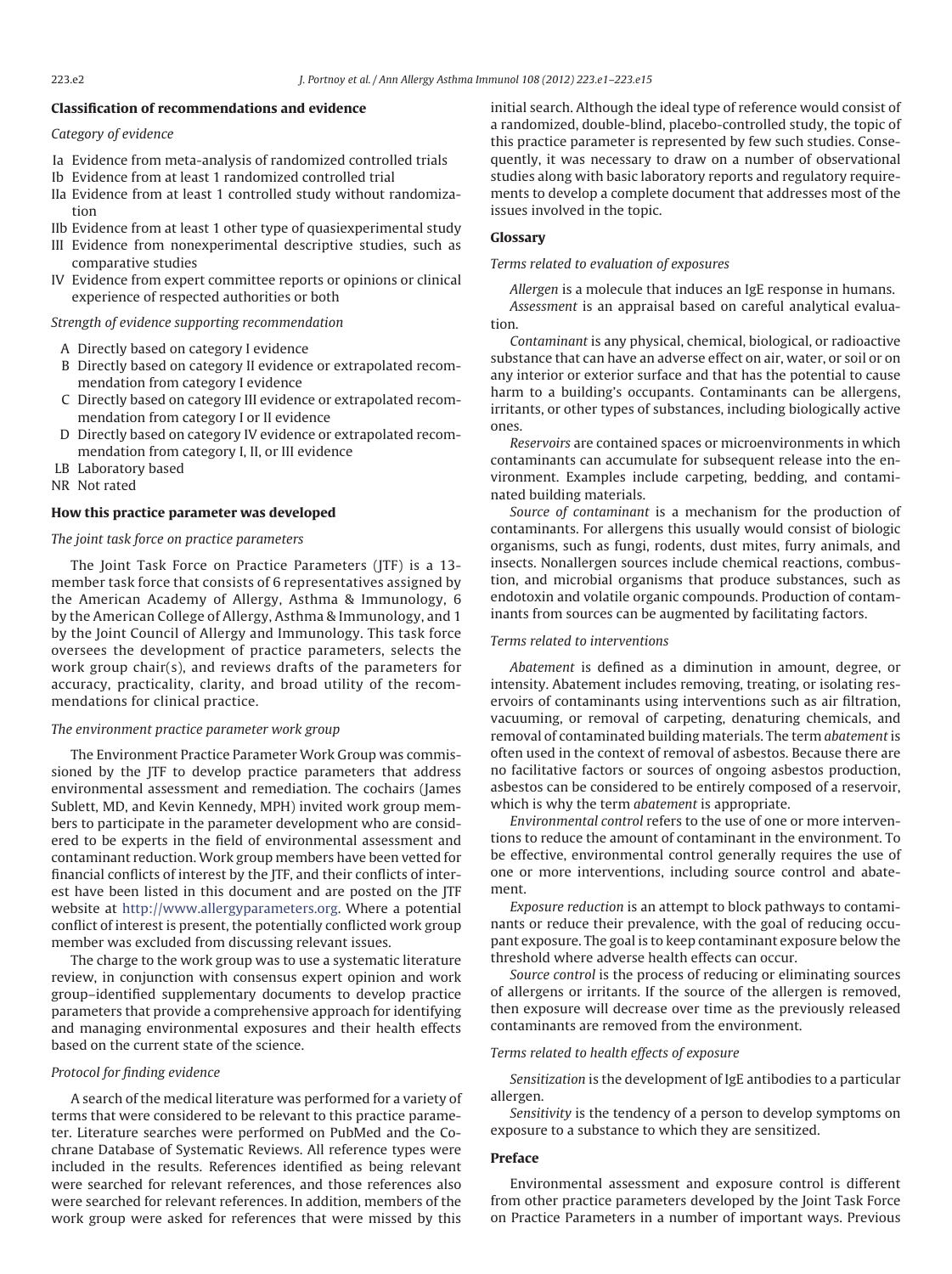practice parameters generally describe a medical condition in terms of diagnosis and treatment with the implicit assumption that the diseases are somehow intrinsic to the patient. Although environmental factors may influence the severity and course of a disorder, the assumption is that if a patient does not have the disease to begin with, the environmental factors would not be relevant. Yet increasing evidence suggests that exposure to environmental factors can contribute to the genesis of certain disorders, such as allergic rhinitis and asthma. The process begins with development of specific IgE antibodies, referred to as sensitization, which occurs as a consequence of exposure to certain environmental factors in individuals with the appropriate genetic background. If the exposure persists, then predisposed individuals may progress to develop an allergic disease. Subsequent exposure will trigger symptoms in individuals who have progressed through this sequence of events.

The treatment of allergic diseases therefore includes the use of 3 different types of intervention. Exposure control can be used to prevent sensitization, disease progression, or triggering of symptoms, either allergic or nonallergic. Medications are used to alleviate and control symptoms once the disease has developed. For selected patients, specific allergen immunotherapy can be used to reduce sensitization. Although all 3 types of intervention are important, for many reasons exposure control is particularly so. For most allergists, exposure control consists of a group of measures that are used to reduce exposure to allergens. Historically, many common recommendations for achieving this reduction are not based on substantial scientific data or evidence-based clinical trials. As we better understand the effect of both the characteristics of housing stock (the dwellings) and occupant activities (the dwellers) on the indoor living environment, more effective means are being identified for reducing exposure to triggers of allergic diseases, referred to in this practice parameter as *contaminants*. As one would expect, exposure reduction usually includes modification of the dwellers' habits but also can require source control (removal of organisms that produce the triggers), abatement (which refers to reduction of reservoirs), and elimination of facilitative factors. Containment of contaminants by blocking pathways from sources to occupants would, in the context of this practice parameter, simply mean that a pet is kept out of a bedroom.

From a health perspective, exposure control is a model for implementing the 3 types of prevention. Primary prevention consists of avoidance measures directed at preventing the clinical manifestations of atopy by suppressing or delaying the onset of sensitization. Primary prevention begins before birth, continues during pregnancy, and extends into the first few months of life.

Secondary prevention is directed at reducing or removing triggers, especially of allergens, in the environment that lead to the development of allergic disease in a sensitized individual. One major drawback in many secondary prevention studies to date has been the focus on a single allergen (eg, dust mites) or intervention (eg, air filtration for cat or dog allergy). In fact, most allergic individuals, once they become sensitized, have polysensitivity. Other important allergen exposures that could play a role in the early induction and subsequent trigger of allergies and asthma include pollen, mold, mouse, and cockroach. Environmental Control is therefore more likely to be beneficial if approached from a comprehensive and multi-faceted fashion that targets multiple triggers where possible and individual triggers when appropriate.

Tertiary prevention, or what is commonly called treatment, consists of avoiding triggers for individuals who are sensitized and who already have developed an allergic disease. A barrier to proof of effectiveness from avoidance measures is the complexity of the gene-host-environment interactions. Our expectations have been tainted by the fact that short-term drug studies of only a few months can show statistical effectiveness. However, despite major

advances in the drugs available for the treatment of allergy and asthma, none have been shown to permanently arrest disease progression. Improved understanding of what contaminants to avoid and how to avoid them would be expected to have this benefit. Observational epidemiology has already led to the recognition of a wide range of triggers, from dust mite to diesel exhaust particulates. Further applied epidemiologic studies are helpful in understanding targeted avoidance and prevention of disease progression.

The challenge for the practicing allergist is to identify through interaction with his/her patient potential environmental exposures that may be causing symptoms, building stock issues that may be the underlying cause of the exposures, and then helping the patient correct the underlying problems.

The influences and causes of allergy, asthma, and immunologic health effects on occupants by the built environment is complex and requires the correlation of building health data with human health data. The physician needs to be aware of the possibility of environmental effects and which medical conditions are relevant for developing an assessment hypothesis and prescribing a home assessment. The home assessment should be comprehensive to provide an accurate representation of the home to the physician. Once a home assessment is completed, the physician can correlate the building assessment data with the human health data to form his/her diagnosis. To do so, the physician requires assessment data that are representative, credible, and reported in a consistent format. The treating physician becomes a primary participant with a team of professionals involved with the care and management of buildings, occupants, and the medical interactions.

Environmental Assessment and Exposure Control: A Practice Parameter (Furry Animals) describes methods for both source control and abatement. We define exposure control as the use of methods to reduce occupant exposure to a contaminant in their environment when the source of the exposure is likely to persist, such as with a pet cat or dog. Source control involves the complete removal of the furry animal. Finally, abatement involves removing contaminated materials that serve as reservoirs from the home.

The choice of methods for reducing exposure depends on the contaminant to be avoided. Families are generally reluctant to get rid of a favored pet so the common practice of summarily instructing them to get rid of the pet is unlikely to be followed. For that reason, control methods are used so that the pet can remain. Obviously, bait traps and biocides are not appropriate for eliminating dog and cat exposure because such animals are invited into the home and do not enter surreptitiously. In this situation, identification of a family to adopt the pet may be an appropriate form of source control. On the other hand, source control generally is appropriate for other furry animals, such as rodents (with the possible exception of a pet rat). It is better to eliminate such sources completely than to perform avoidance measures designed to allow the home owner to live in harmony with them.

Because of the complexity of the topic, Environmental Assessment and Exposure Control: A Practice Parameter has been divided into a number of separate "stand-alone" practice parameters. The first series will deal with specific environmental exposures, such as furry animals, rodents, dust mites, cockroaches, fungi, and nonallergic irritants. Each of these topics is believed to be extensive and important enough to merit its own practice parameter. After the individual exposures, a series of practice parameters will be developed that deal with specific avoidance and remediation measures along with building science, how to design and build a healthy home, and how to do a home assessment. Finally, the contents of an effective environmental report will be discussed along with recommendations about how to interpret the results. Although these sections are all important, they are not completely independent, so there will be some overlap. To keep the parameters relatively short,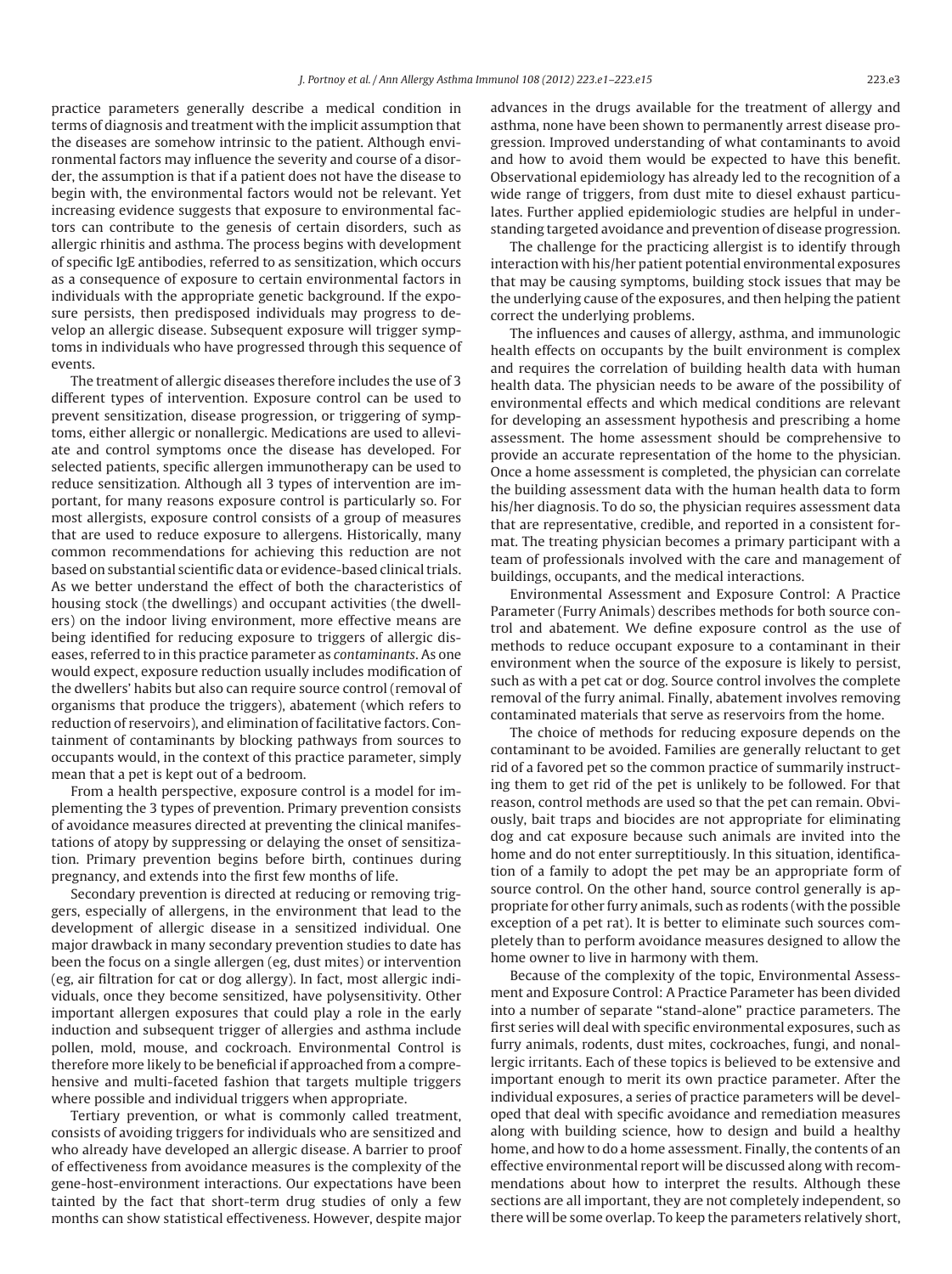whenever possible, details of a section will be referred to a different section if it has already been discussed.

## **Executive summary: furry animals**

The domestic house cat (*Felis domesticus*) is a small, furry, domesticated, carnivorous mammal that is valued for its companionship and for its ability to hunt rodents. Cats have been associated with humans for at least 9500 years and are currently the most popular pet in the world.<sup>[1](#page-12-0)</sup> Because of their close association with humans, cats are now found almost everywhere on Earth. Allergies to furry animals other than cats and dogs have been extensively reviewed elsewhere and are not the topic of this practice parameter. $2,3$ 

According to the American Pet Products Manufacturers Association survey from 2010, it is estimated that there are 93.6 million cat owners in the United States.<sup>[4](#page-12-2)</sup> The same survey shows that 33% of US households (or 38.2 million) own at least 1 cat, and 56% of those own more than 1 cat.

The dog (*Canis lupus familiaris*) is a domesticated form of the gray wolf. Members of the Canidae family of the order Carnivora, dogs are the most widely kept companion animals in human history. The 2010 American Pet Products Manufacturers Association survey estimates that there are 77.5 million dog owners in the United States[.4](#page-12-2) The same survey shows that nearly 40% of American households own at least 1 dog, of which 67% own just 1 dog, 25% own 2 dogs, and nearly 9% own 3 or more dogs.

Both cats and dogs have a number of identified allergens with a variety of biologic and immunologic properties. These allergens are present throughout the indoor environment of homes, with animals living in them and in other buildings, such as schools and workplaces, regardless of whether the animals are present. For that reason, some degree of exposure to cat and dog allergens is inevitable. It is recommended that cats and dogs be removed from the environment or at least kept out of the bedroom to reduce exposure to these allergens. In addition, the length of hair does not correspond with the allergenicity of a cat or dog, and there is no evidence of the existence of a completely nonallergenic furry animal. Because carpeting and bedding serve as significant reservoirs, frequent vacuuming or ideally carpet removal should be considered.

The health effects of furry animal exposure include development of allergen specific IgE (defined as sensitization) in susceptible individuals, often leading to manifestations of diseases, such as asthma and rhinitis, if the exposure persists. Once a sensitized individual develops an allergic disease, continued exposure to the allergens is likely to exacerbate symptoms and lead to poorer outcomes. It is with this background in mind that identification of exposure sources and their removal can be used as a form of treatment.

There are a few considerations with this model that may seem counterintuitive. In particular, there is evidence that early exposure (ie, within the first 3 months of life) to animal allergens may have a protective effect in some individuals in the form of prevention of sensitization and possibly even prevention of disease development in individuals who already are sensitized, although the evidence is not strong enough to recommend getting a furry animal for the purpose of prevention. Thresholds of exposure have even been proposed for this effect, although such thresholds appear to be somewhat arbitrary on close inspection of the underlying evidence for them.

Exposure control involves a variety of interventions that are designed to reduce exposure to specific allergens. A variety of control measures are discussed in this parameter, although the evidence of their effectiveness at improving health tends to be somewhat circumstantial. It is often possible to demonstrate that a particular intervention, such as use of high-efficiency particulate air (HEPA) filters, vacuuming, chemical treatment of carpeting, and

use of mattress encasements, are able to reduce environmental exposure. It is another matter to demonstrate that such reduction improves health. The difficulty is that animal allergens are present throughout the environment, making it virtually impossible to avoid all exposure. How much avoidance is necessary to improve outcomes is unknown, although this is an area of active study.

Clearly, one should not get a pet purely with the intent to modify allergic sensitization. On the other hand, considerations such as a desire for companionship often override the medically prudent advice to avoid exposure to dogs and cats for a sensitized person. The bottom line is that patients love their pets. They are part of the family, providing companionship and love to millions of pet owners. Because pet ownership is likely to persist, allergists need to be able to advise their patients how to live with the pet while remaining as healthy as possible. This practice parameter will help in that endeavor.

The clinical evaluation of a potentially pet-sensitive patient includes obtaining a history of pet exposure along with skin or in vitro tests for pet specific IgE to assess sensitization status. Treatment includes removal of the pet when feasible along with interventions targeted at reducing exposure to reservoirs and blocking pathways from reservoirs to home occupants. Because individual interventions generally are not effective, allergen exposure reduction requires a combination of interventions, including regular washing of the pet, use of denaturants for reservoirs, HEPA air filtration, and regular vacuuming. The goal is to improve the health of furry animal-allergic individuals using environmental interventions.

#### *Major cat allergens*

The currently identified significant cat allergens are Fel d 1 (secretoglobulin), Fel d 2 (albumin), Fel d 3 (cystatin), Fel d 4 (lipocalin), Fel d 5 (IgA), Fel d 6 (IgM), Fel d 7 (lipocalin-Von Ebner's gland protein), and Fel d 8 (latherin). All cats produce detectable amounts of clinically significant allergens.

## *Fel d 1 (Secretoglobulin)*

Fel d 1 is considered to be the major cat allergen because up to 90% of cat-allergic individuals are sensitized to it. Although some of the other allergens are considered minor allergens, this does not mean that they are clinically irrelevant. Fel d 1 appears to be a unique marker for the presence of cats.<sup>5</sup>

All natural breeds of cat produce Fel d 1, with males producing a larger amount than females. Cat hair extracted for 3 minutes with tap water or pet shampoo for 3 minutes can remove a mean of 200  $\mu$ g of Fel d 1 per gram of hair. The quantity of Fel d 1 on samples of cat hair can range from 1  $\mu$ g/g to more than 1770  $\mu$ g/g, with the highest concentrations being found on hair from the neck. Estimates of the total Fel d 1 content on a typical cat range from 3 to 142 mg, with a mean of 67 mg. $^{6}$ 

Fel d 1 is primarily found in cat skin and hair follicles and is produced in sebaceous, anal, and salivary glands. Cat fur has demonstrated that Fel d 1 concentrations are higher at the root than at the tip. It also is found in epithelial squamous cells, within the epidermis and hair follicles. It is stored mainly on the surface of the epidermis and fur.[7](#page-12-5)

#### *Fel d 2 (Cat Albumin)*

Fel d 2 is cat albumin. All cats have this allergen. In a study of 117 cat-allergic patients, 22% had specific IgE to cat albumin. Total IgE binding to cat extract was inhibited by 15% using cat albumin, which indicates that, although cat albumin is an allergen, there are other important allergens in cat extract as well.<sup>[8](#page-12-6)</sup> Cross-reactivity between cat and pork albumin may be responsible for reports of allergic reactions after ingestion of pork in cat-allergic individuals.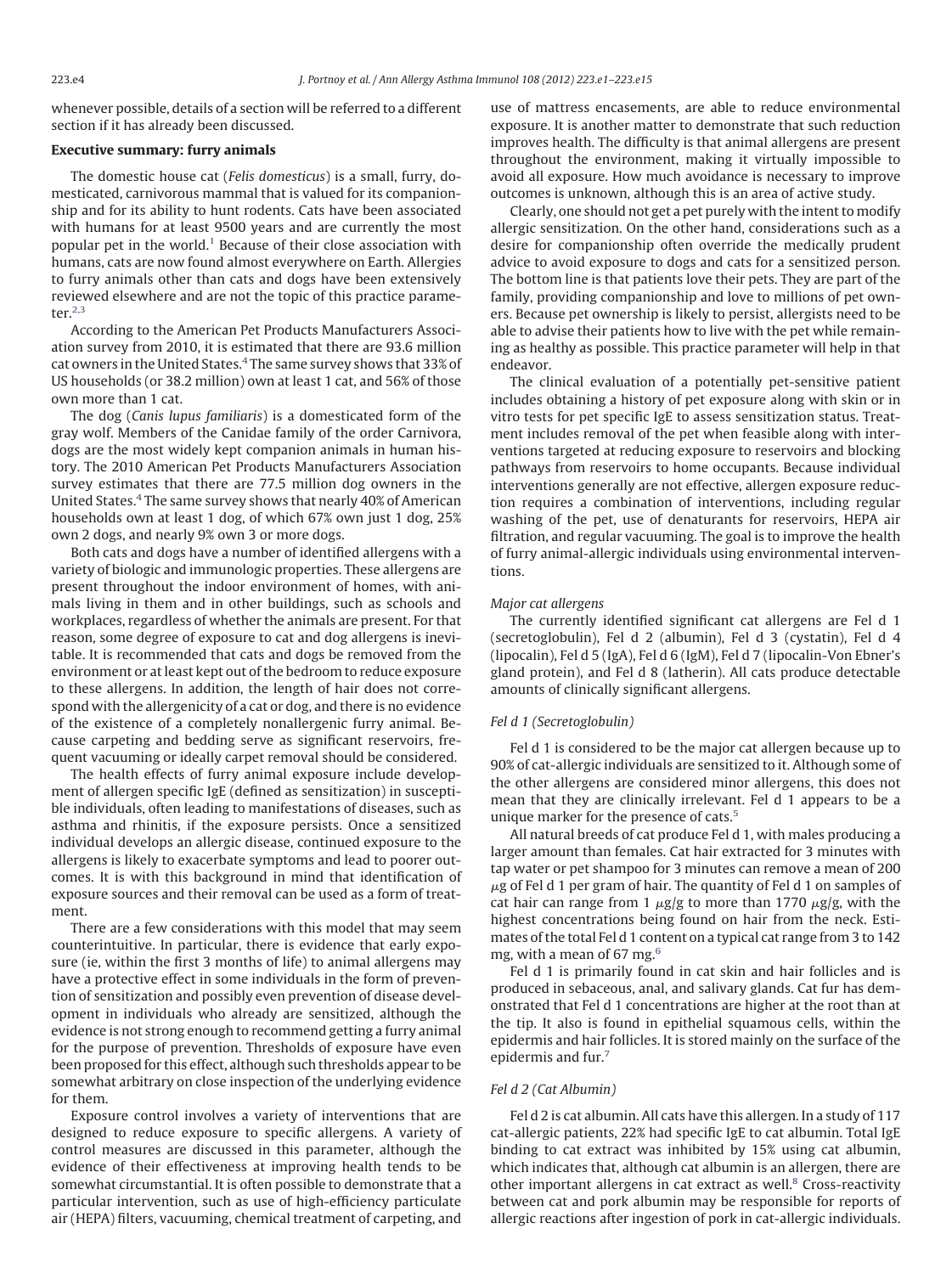## *Fel d 3 (Cystatin)*

Fel d 3 is a cysteine protease inhibitor. The protein was sequenced using a cat skin complementary DNA library. The resulting allergen showed 79% and 75% homology with bovine and human cystatin A, respectively. Cat cystatin has a conserved cysteine protease inhibitor structure and 2 of 3 lipocalin motifs. Between 60% and 90% of serum samples from cat-allergic individuals have IgE to Fel d  $3.9$  $3.9$ 

## *Fel d 4 (Lipocalin)*

Fel d 4 is found primarily in cat saliva. It is an important cause of allergic sensitization in part because of extensive allergen crossreactivity with horse (Equ c 1), mouse (MUP1), rat (Rat n 1), and dog (Can  $f$  2).<sup>[10](#page-12-8)</sup> Cross-reactivity of Fel d 4 with dog allergen suggests a role in cosensitization between cat- and dog-allergic patients. In one study, 68 of 109 patients with animal allergy had specific IgE to both cat and dog allergens.<sup>[11](#page-12-9)</sup> Fel d 4 and 7 and Can f 2 and 6 are lipocalins that also cross-react with each other.<sup>5</sup>

# *Fel d 5 (IgA) and Fel d 6 (IgM)*

The main source of cat IgA is saliva. In a study of 81 cat-sensitized patients, 38% had specific IgE to cat IgA and a similar amount to cat IgM. In addition, deglycosylated IgA had little IgE-binding capacity[.12](#page-12-10) This IgE-binding epitope appears to be the carbohydrate galactose- $\alpha$ -1,3-galactose or  $\alpha$ -gal.<sup>13</sup>

## *Fel d 7 (Another Cat Lipocalin)*

Fel d 7 has substantial similarity to Fel d 4.

## *Exposure to cat allergen*

- **1. Removal of cats is recommended to decrease overall exposure; however, complete removal of all cats is necessary to minimize cat allergen exposure in a home. (C)**
- **2. Cat characteristics, such as length of hair, sex, reproductive status, and time spent indoors, are not associated with levels of Fel d 1 in the environment. Therefore, interventions related to these factors cannot be recommended. (C)**
- **3. Data about the effect of neutering a dog or cat are inconsistent, so no specific recommendations can be made at this time about performing such a procedure to reduce allergen exposure. (D)**

Dog and cat allergens are widespread, having been found in homes and public places that do not have pets. Clinically, cat allergen is the most ubiquitous of the pet allergens, frequently appearing in dust samples where a cat does not live, $14$  such as schools and childcare centers[.15,16](#page-12-13) Airborne levels of Fel d 1 can be detected in virtually all houses with cats, although low concentrations also can be found in approximately 30% of houses without a cat.<sup>17</sup>

Cat allergen– containing particles produced by cats range in size from 1 to more than 20  $\mu$ m. In a survey of British homes, up to 50% of airborne Fel d 1 was found to be associated with particles greater than 10  $\mu$ m in diameter, whereas 25% was associated with respirable particles smaller than 5  $\mu$ m. Approximately 60% of airborne Fel d 1 settles out within 2 days of disturbance, leaving smaller particles that can remain airborne for up to 14 days or longer. $17,18$ 

Cat allergen levels increase with increasing numbers of cats in the home. The most important factor contributing to the amount of cat allergen in a house is the presence of a cat. In a cohort study in the Detroit, Michigan area, cat allergen concentrations in house dust were found to increase with increasing numbers of cats in the home. Other characteristics of cats, such as length of cat hair, cat sex, reproductive status, and time spent indoors, were not associated with levels of Fel d 1.[19](#page-12-15) The presence of a cat can increase airborne Fel d 1 within 30 minutes. Factors that lead to increased

airborne Fel d 1 concentrations include low ventilation rate and the presence of upholstered furnishings. In addition, carpeting is a substantially greater reservoir for Fel d 1 than a polished floor.<sup>20</sup>

There are conflicting data about allergy production in dogs and cats that have been neutered. One study documented an increased production of Fel d 1 in cats and Can f 1 in dogs from neutered animals,  $^{18}$  $^{18}$  $^{18}$  whereas another study documented reduced amounts of Fel d 1 production in neutered cats that could be increased by treatment with testosterone.[19](#page-12-15) Given this uncertainty, the decision to neuter a cat or dog should be made based on considerations other than a desire to alter allergen production.

#### *Hypoallergenic cats*

# **4. Because 1 or more cat allergens are present in all cats, patients should not be advised that it is safe to obtain a nonallergenic cat. (C)**

Although there are reports of cats that have been genetically engineered to not produce Fel d 1, such cats, if they exist, would still be potentially allergenic because they are likely to produce other cat allergens. At the very least, all cats have cat albumin, IgA, and IgM, each of which is a significant allergen to some individuals. Despite claims that there are hypoallergenic cats, there have not been any studies to conclusively confirm these claims. In addition, whether a cat is hypoallergenic depends on which allergens a particular patient is sensitized to and which allergens the alleged hypoallergenic cat produces. No studies have shown conclusively that cats can be hypoallergenic.

## *Reservoirs for pet allergens in homes with pets*

# **5. Measurement of cat allergens in settled dust should not be used as a surrogate for airborne exposure. (C)**

The relationship between airborne and settled dust concentrations of cat allergen is not well defined. Carpets are the major reservoir for pet allergens in homes with pets, whereas the allergens are more uniformly distributed in homes without pets.<sup>21</sup> Most homes with pets and many homes without pets have dog and cat allergens on smooth floors and on finished furniture. Other reservoirs include upholstered furniture and bedding.[17](#page-12-14) Floor cover type and last time floor was vacuumed are also important determinants of exposure.<sup>14</sup> Cat allergen can be detected on the surfaces of walls[.22](#page-12-19) The concentrations of cat and dog allergens in both air and dust tend to vary widely within the same house and between different homes. In addition, allergen concentrations tend to be higher in the fall, although one study found cat allergens to also peak in the spring[.23](#page-12-20) Little correlation was found between airborne and dust concentrations of cat allergen in one study using a 24-hour air sampling regimen. $24$  In another study of settled dust vs airborne mouse allergen Mus m 1 (mentioned as a proxy marker for allergen exposure) in 150 homes in which air samples were collected during a 3- to 7-day duration, a moderate correlation was found between airborne and, in this study, settled dust Mus m 1. The different conclusions of these studies illustrate the differences that sampling methods can introduce into the measurements of airborne allergens[.25](#page-12-22) Although mouse and cat allergens might behave differently, these are the best markers that have been studied for differences between airborne and settled dust allergens. Therefore, the relationship between airborne and settled dust concentrations of cat allergen is not well defined.

Dust from living rooms contains significantly higher concentrations of both Fel d 1 and Can f 1 than dust from bathrooms, kitchens, and bedrooms, although the beds may contain even higher concentrations of Fel d  $1<sup>23</sup>$  Allergen concentrations tend to be higher in homes with poor ventilation and in homes with wall-to-wall carpets. Higher numbers of airborne particles are found in homes with high humidity.<sup>26</sup> On the other hand, dust levels of Fel d 1 are inversely related to relative humidity in houses without cats. $27$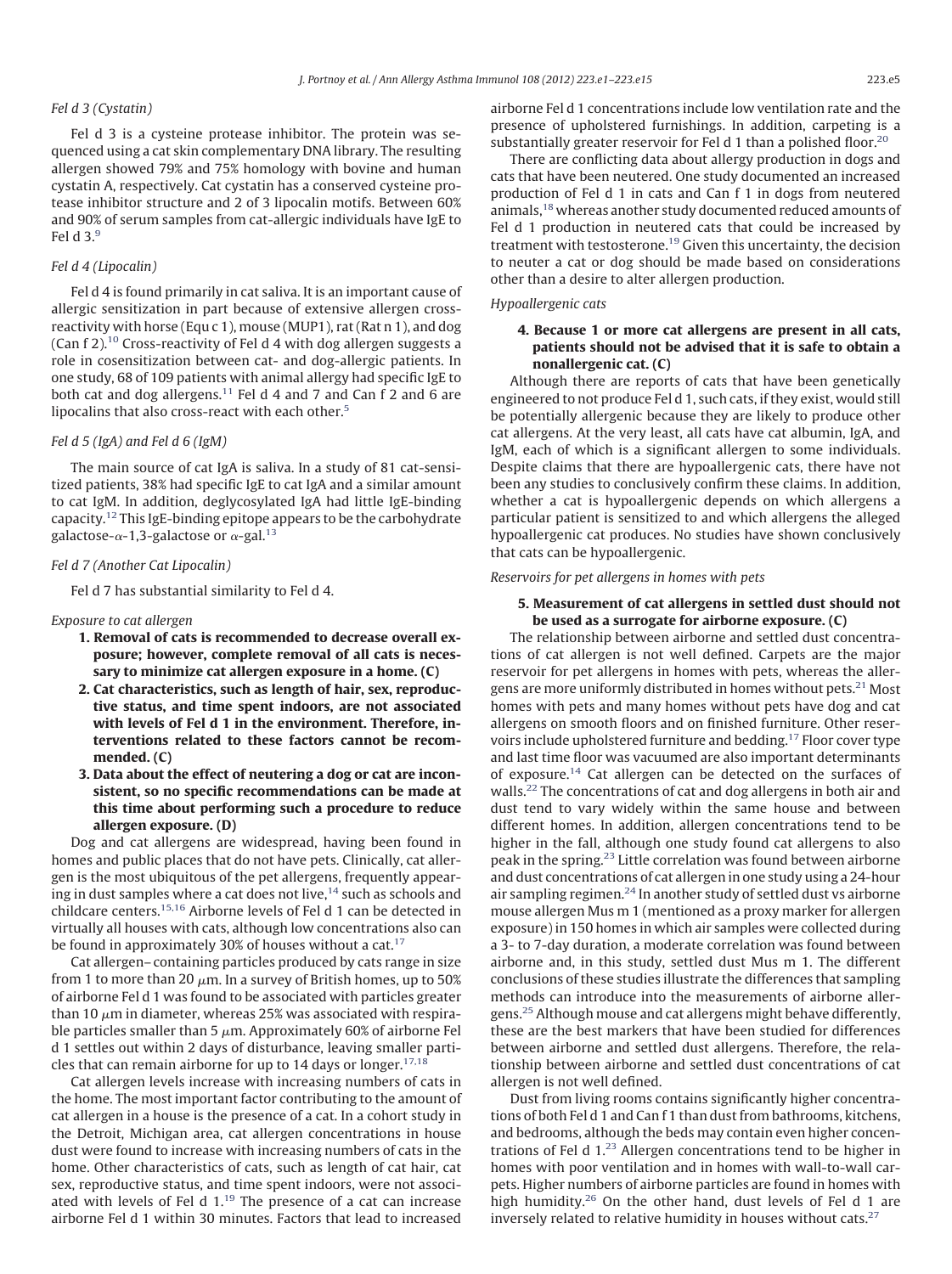# **6. To reduce transport of cat allergen, people should consider changing their clothes when traveling from a high cat allergen environment to a low cat allergen environment. (C)**

One reason that cat allergen is so ubiquitous is that it is transported from low cat allergen environments with high cat allergen concentrations. In one study, cat allergen was present in 38 of 40 homes that did not have a cat.<sup>28</sup> Another study found dog and cat allergen in dust samples from public places, including schools, hotels, cinemas, buses, and trains.<sup>29</sup> Multiple studies have shown that pet owner's clothing is an important source of allergen dispersal.<sup>30,31</sup> In particular, clothing that is less frequently washed tends to carry more cat allergen. Clothing worn by non– cat owners in a workplace tended to accumulate cat allergen throughout the day if cat owners are around.<sup>31</sup>

Cat allergen also appears to be spread through clothing from homes with cats to classrooms where the allergen is dispersed in air and contaminates the clothes of children who don't have cats. Consequently, allergen levels in homes without cats correlate with exposure to cat allergen at school.<sup>[30](#page-13-1)</sup> Classrooms with carpeting tend to have higher concentrations of cat allergen than those with bare floors[.15](#page-12-13)

It is uncertain whether cat allergy is more common than dog allergy. In a study of 1238 children, symptoms after exposure to cats and positive skin test results from cat hair extract were significantly more frequent than symptoms after exposure to dogs or reactions to dog hair extract. This greater frequency of cat sensitivity was not caused by more exposure to cats in homes. It was suggested that it may be due to increased intimacy of exposure to cats rather than to the potency of cat allergen.<sup>[32](#page-13-3)</sup> Alternatively, these studies relied on skin test extracts, which create a bias, because dog allergen extracts are more difficult to manufacturer and may lack potency. Another study using specific IgE measurements indicate that sensitization to dog and cat allergens are approximately equal.<sup>[33](#page-13-4)</sup>

## *Major dog allergens*

The major dog allergens are Can f 1 (lipocalin), Can f 2 (lipocalin), Can f 3 (albumin), Can f 4 (odorant binding/prostatic kallikrein lipocalin), Can f 5 (trypsinlike protease), and Can f 6 (lipocalin). Can f 2 has extensive cross-reactivity with cat allergen Fel d 4.

## *Can f 1 (Lipocalin)*

Can f 1 is largely secreted from canine sebaceous glands. It also is found in dog hair, dander, and saliva. Approximately 52% of dogallergic people produce Can f 1 specific IgE, which is mostly directed to an 18-kD lipocalin component. Recombinant Can f 1 that binds to IgE from dog-allergic humans has been produced.<sup>[34](#page-13-5)</sup> Airborne levels and particle size distribution of Can f 1 are similar to that of cat allergen. The small particles of cat and dog allergen can scatter easily in the air and adhere to clothing for further dispersal.

# *Can f 2 (Lipocalin)*

Can f 2 is nearly identical with the aeroallergens Equ c 1 and Mus m 1 from mouse, horse Equ c 1, cow Bos d 2, and rat Rat n 1. IgE cross-reactivity was demonstrated between Can f 2 and the cat allergen Fel d 4, although they share less than 22% sequence identity. This is likely to contribute to the frequently observed cosensitization to cats and dogs in some individuals.<sup>10</sup> Various milk proteins, such as  $\beta$ -lactoglobulin (Bos d 5), and lipocalins from cockroach (Bla g 4) may also be cross-reactive.

## *Can f 3 (Albumin)*

Can f 3 is dog albumin. Albumin seems to be a common crosssensitizing allergenic component. It is obviously found in all dogs, which therefore makes it impossible for there to be a completely

nonallergenic dog. In one study of 117 patients sensitized to cat, 22% had IgE to cat albumin and 41% of those also were sensitized to dog and horse albumin.<sup>8</sup>

# *Can f 4 (Odorant Binding)*

Can f 4 is a lipid-carrying, odorant-binding protein that was purified from dog dander extract. Recombinant Can f 4 has been produced in *Escherichia coli*. Recombinant Can f 4 is similar to purified natural Can f 4 and in one study bound to IgE in 13 of 37 serum samples (35%) from dog-allergic patients. Can f 4 reactive sera has IgE that binds to a 23-kD protein that is present in cow dander extract. The molecule is related to a family of odorantbinding proteins. The dog and cow proteins shared 37% sequence identity, and their cross-reactivity was demonstrated by IgE inhibition experiments.<sup>35</sup>

## *Can f 5 (Arginine Esterase/Prostatic Kallikrein)*

Can f 5 is an arginine esterase similar to prostatic kallikrein. As such, cross-reactivity to Can f 5 may be a culprit in the development of IgE-mediated vaginal reactions to semen.<sup>[36](#page-13-7)</sup> Can  $f$  5 is a common allergen from a number of different sources that has defined effects on allergen penetration and immunologic responses. Its presence may be why dog extracts are not particularly stable.

#### *Can f 6 (Lipocalin)*

Can f 6 is another lipocalin from dogs, but data distinguishing it from other lipocalins are not yet available.

## *Exposure to dog allergen*

# **7. Because 1 or more dog allergens are present in all dogs, patients should not be advised that it is safe to obtain a nonallergenic dog. (C)**

Although there has been a great deal of public interest in the possibility of hypoallergenic dogs, it makes sense that at least 1 or more dog allergens are present in all dogs. A recent study examined dust samples from homes with dog breeds reported to be hypoallergenic and those of homes with regular dogs. The concentrations of dog allergen in homes with hypoallergenic dogs did not differ from other homes, leading the authors to conclude that currently available so-called hypoallergenic dogs were no less allergenic than regular breeds.<sup>37</sup>

## **8. Dogs should be excluded from rooms in which reduced exposure is desired. (C)**

In houses with dogs, approximately 45% of Can f 1 is associated with large particles greater than 9  $\mu$ m, whereas particles less than 5  $\mu$ m in diameter comprise approximately 20% of the total airborne allergen load. Airborne Can f 1 is detectable in undisturbed conditions in all homes with dogs and in almost one-third of the homes without dogs. The smaller particles tend to remain airborne for long periods and, when inhaled, can penetrate into the lower airways and trigger asthma symptoms.<sup>38</sup>

Homes with dogs tend to have higher levels of dog allergen than those without dogs; however, the number of dogs in the home is not related to dog allergen levels. Homes with outdoor dogs have higher dog allergen levels than homes without any dogs but lower levels than homes with indoor dogs. Rooms in which a dog is allowed have higher Can f 1 levels than rooms from which the dog is excluded. The length of hair does not determine the amount of dog allergy shedding.[39](#page-13-10)

Can f 1 can be found in almost all homes with a dog and in approximately 15% of homes without a dog. Most homes with pets and many homes without pets have Can f 1 and Fel d 1 allergens on walls, smooth floors, and finished furniture. Carpets also appear to be the major reservoir for dog allergen in homes with dogs.<sup>[21](#page-12-18)</sup> In an environment with little dust mite or cockroach, such as Los Alamos, New Mexico, concentrations of dog and cat allergens are elevated in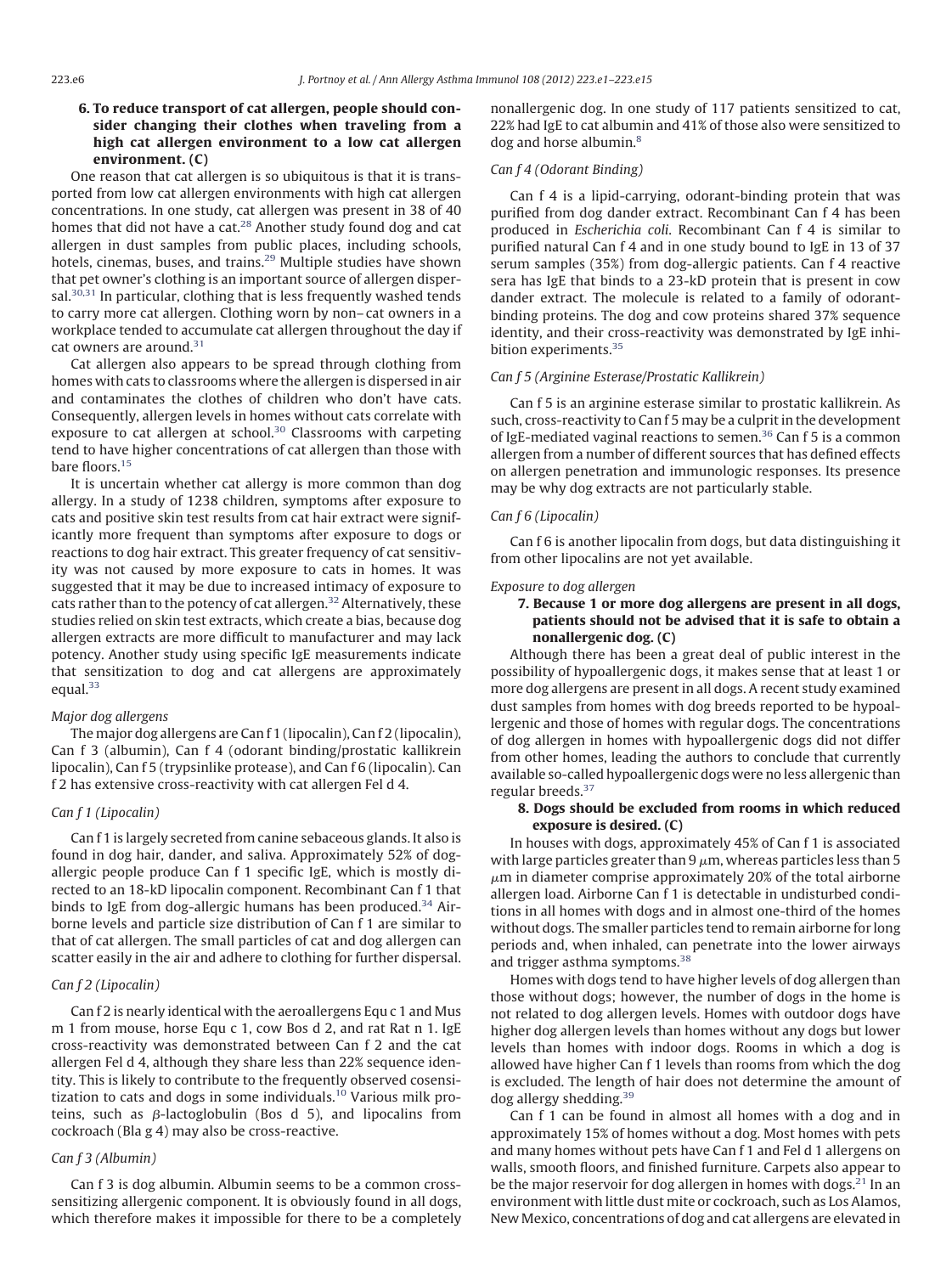almost all houses that have pets, although they also are high in many houses without pets. People who have increased bronchial hyperresponsiveness also tend to have IgE to dog and cat, suggesting that sensitization to cat and dog allergen is strongly associated with asthma in such dry environments.<sup>40</sup>

Upholstered chairs in hospitals are an important reservoir of cat and dog allergen. Inhalation of airborne allergen in patients being evaluated in the hospital can exacerbate asthma in those highly allergic to cats or dogs. Three-times-weekly vacuuming can significantly reduce dog and cat allergen levels in upholstered hospital chairs.[41](#page-13-12)

Special daycare centers with children who don't have dogs or cats have lower concentrations of both dog and cat allergen than daycare centers with children who live with a dog or cat.<sup>42</sup>

## *Health effects*

The most desirable strategy for treatment of furry animal allergy is to prevent it from occurring in the first place. This type of strategy can be divided into primary, secondary, and tertiary prevention.[43,44](#page-13-14) The US Preventative Services Task Forces' *Guide to Clinical Preventive Services*[45](#page-13-15) defines primary prevention measures as "those provided to individuals to prevent the onset of a targeted condition." This would include prevention of IgE sensitization to an allergen. Secondary prevention measures are those that "identify and treat asymptomatic persons who have already developed risk factors or preclinical disease but in whom the condition is not clinically apparent.["45](#page-13-15) Avoidance of allergy exposure in already sensitized individuals to prevent development of respiratory illness, such as asthma, is a type of secondary prevention. Tertiary prevention involves the care of persons with established disease, which usually is considered to be treatment rather than prevention. Allergen avoidance in sensitized individuals who have allergic disease is a type of tertiary prevention.

## *Primary prevention to avoid ige sensitization*

- **9. Although exposure to elevated cat allergen Fel d 1 concentrations before 3 months of age may reduce the likelihood of developing cat sensitization, the risk reduction is not sufficient to justify a decision to get a cat to avoid IgE sensitization. (C)**
- **10. Although exposure to elevated dog allergen Can f 1 concentrations before 3 months of age may reduce the likelihood of developing dog sensitization, the risk reduction is not sufficient to justify a decision to get a dog to avoid IgE sensitization. (C)**

There is controversy about whether early dog and cat exposure can reduce the risk of development of sensitization to a furry animal. The difficulty that studies designed to evaluate this question face is that it is not practical to randomly assign individuals either to live with or without exposure to dog and/or cat allergen prospectively for long periods. For that reason, studies of early exposure tend to have either cross-sectional or cohort designs. Because the evidence for primary prevention is largely observational, it should be interpreted with caution. Furthermore, in these observational studies, results may be biased because of the potential that less atopic families may be more likely to have furry pets than more atopic families. This means that any perceived protective effect of early pet exposure may actually occur as a result of a nonatopic genetic background.

A protective effect seems to occur when exposure to the animal takes place during infancy, leading to reduced prevalence of a variety of allergic outcomes, including allergic sensitization later in childhood[.46-49](#page-13-16) In addition, living with both a cat and dog appears to reduce the risk of developing sensitization to either one more than living with one or the other. $46$ 

The concept of a specific threshold amount of exposure required for this effect has been discussed; however, a wide range of values have been reported. Determination of a specific threshold (such as  $8 \mu g/g$  of dust) is problematic because new standards for the assays used to measure exposure have been developed over time such that older studies may state erroneous values for exposure. In addition, use of a specific threshold is probably misleading in part because it requires a log difference in exposure to be clinically important.<sup>50</sup>

In one large, prospective birth cohort study of healthy, full-term infants, the prevalence of atopy, defined as at least 1 positive skin test result to a panel of aeroallergens, at 6 to 7 years of age was 33.6% with no dog or cat exposure in the first year of life, 34.3% with exposure to 1 dog or cat, and 15.4% with exposure to 2 or more dogs or cats. This study was able to demonstrate a dose effect and suggests that exposure to 2 or more dogs or cats in the first year of life may reduce subsequent risk of allergic sensitization to multiple allergens during childhood.[48](#page-13-18) This study did not find, however, that the protective effect was specific to either cat or dog sensitization. These results seem to have been confirmed by the German Multicentre Allergy Study in which 66 infants exposed to the highest levels of cat allergen (Fel d 1) had decreased cat specific IgE levels and high IgG levels with corresponding low risk phenotype for wheeze.

On the other hand, another study of 332 children found that the prevalence and degree of sensitization to cat in atopic children was not associated with increasing domestic concentrations of these allergens.<sup>51</sup> In another study, exposure to cat allergen measured during the child's first 3 months of life and sensitization to cat and asthma outcomes at 6 years of age showed a dose-dependent relationship up to a plateau of 1  $\mu$ g of Fel d 1 per gram of dust. Analysis of a high-risk subgroup demonstrated an even greater association with asthma diagnosis at 6 years. This association is corroborated by previously published data.<sup>52,53</sup> To further complicate things, there might be a nonlinear relationship of exposure with sensitivity and subsequent development of asthma.<sup>50,54</sup>

To help clarify this situation, a recent systematic review of studies from 2000 to 2009 looking at dog and cat exposure and sensitization concluded that the relationship between exposures and clinical responses are contradictory. A review of 17 cat exposure and 13 dog exposure birth cohort studies found that dog exposure during infancy protected children from developing sen-sitization to dog.<sup>[55](#page-13-21)</sup>

The protective effect of early exposure to dog and cat may be modulated by the genetic background of the patient. In particular, although loss-of-function variants in the gene encoding filaggrin have been shown to increase the likelihood of developing eczema in young children, early exposure to cats has been shown to reduce this likelihood. In 2 longitudinal studies, that protective effect was reduced in patients who had the filaggrin mutation vs those with the wild-type gene.<sup>[56](#page-13-22)</sup>

A follow-up study looking at the association between lifetime dog and cat exposure and allergic sensitization at 18 years of age found that males with an indoor dog during the first year of life had half the risk of being sensitized to dogs. In addition, teens with an indoor cat in the first year of life had a decreased risk of being sensitized to cats. This provides increased evidence that the first year of life is a critical period when indoor exposure to dogs or cats influences sensitization to these animals.<sup>57</sup>

## *Secondary prevention to avoid disease in IgE sensitized individuals*

- **11. Cat exposure should be minimized in cat sensitized individuals to reduce the likelihood of developing asthma. (C)**
- **12. Dog exposure should be minimized in dog sensitized individuals to reduce the likelihood of developing asthma. (C)**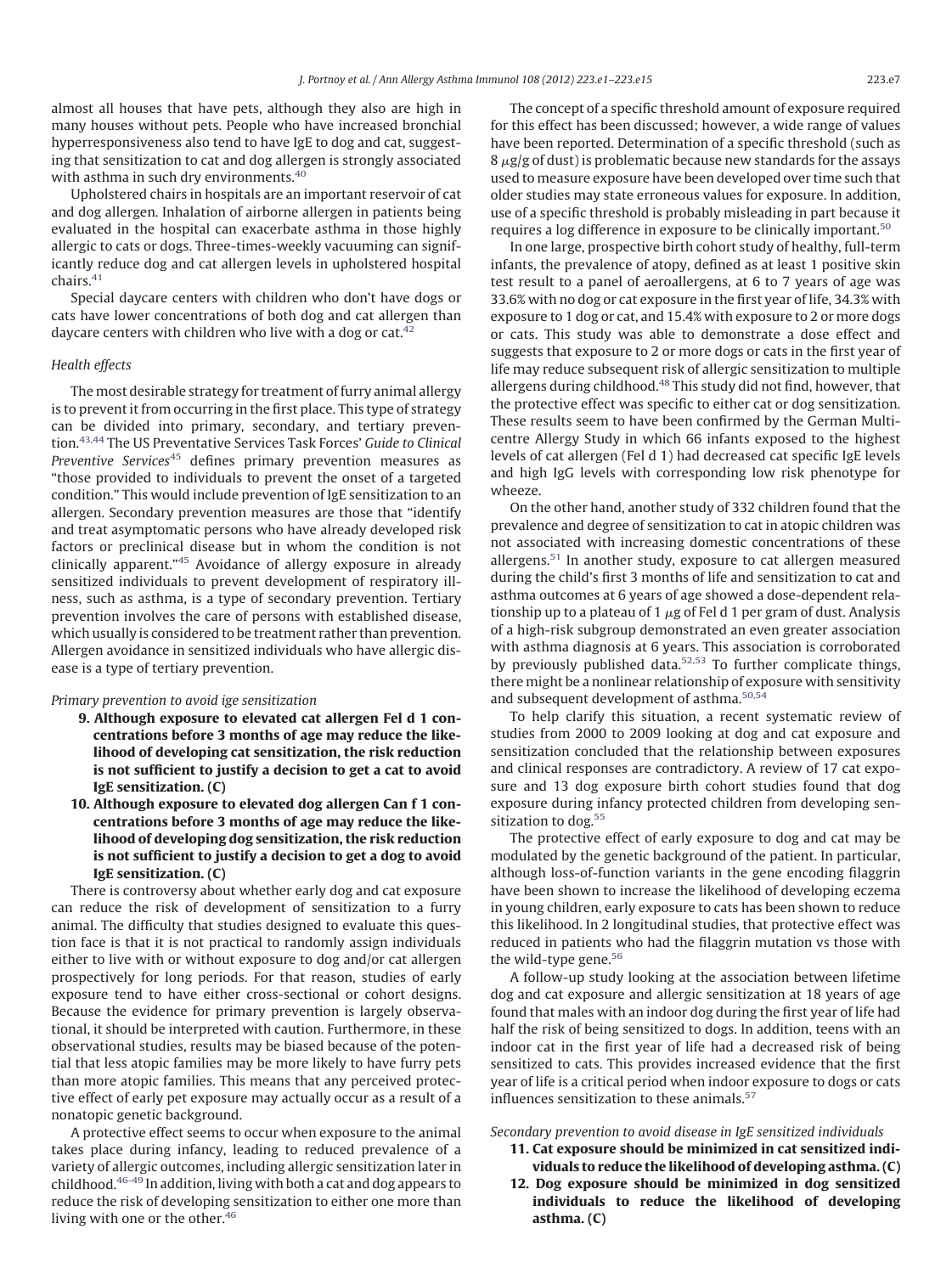Once sensitization to a furry animal has occurred, exposure is associated with significantly poorer lung function in early life, particularly among young children with a parental history of asthma, suggesting that secondary prevention might be effective at stopping progression of disease[.58](#page-13-24) Data from the Asthma Multicen-tre Infant Cohort Study<sup>[59-61](#page-13-25)</sup> strongly suggested that cat allergen exposure is associated with the development of sensitivity and subsequent asthma. In some reports, exposure to pet allergens resulted in a dose-dependent increase in production of specific IgE and also in the development of allergic diseases, such as rhinitis and asthma. This finding suggests that the presence of specific IgE could be used as a marker for exposure to pet allergens in addition to mere sensitization.[62](#page-13-26) Other studies demonstrated a similar prevalence of sensitivity in children who live with a cat and those who do not[.63](#page-13-27)

A systematic review of studies from 2000 to 2009 found that cat or dog exposure in early life had no protective effect on the development of asthma or wheezing symptoms if sensitization already was present. In addition, an inverse association was found between cat exposure and development of asthma and wheezing. Clearly, the decision of whether to keep a cat or a dog in the family should be based on arguments other than the concern of developing asthma and allergy.[55](#page-13-21)

In another systematic review, reduction of exposure to multiple allergens, including animal allergens, was found to decrease the likelihood of asthma development in sensitized children. In addition, for young children who were at risk of developing asthma, multiple allergen reduction and multifaceted environmental control were found to reduce asthma prevalence by half, given a number needed to treat of 17.<sup>64</sup> However, avoidance of only one allergen, such as cat alone, did not yield such promising results. In addition, studies evaluating the effect of eliminating exposure to a single allergen source, such as cat, often simultaneously affect exposure to other allergens, making it hard to interpret the results. It is likely, therefore, that most studies that document reduced exposure to one measured allergen are likely overlooking similar changes in other, often unmeasured, allergens.

Similar to cat, once a child is sensitized to dog, subsequent exposure to dog allergen has been hypothesized to increase the likelihood of developing asthma and its severity. In a prospective study of children from birth to 3 years, specific airway resistance and skin prick test results were measured along with data on cat and dog ownership. The investigators also measured allergen concentrations in dust from their homes. They found that sensitized children exposed to high levels of allergen had significantly poorer lung function than children who either were not sensitized or were sensitized but not exposed. This finding suggests that in already sensitized but nonasthmatic individuals, animal allergens are problematic and can cause airway hyperresponsiveness and increase asthma severity in those who do develop asthma.<sup>[58](#page-13-24)</sup> A recent metaanalysis<sup>65</sup> noted a slightly decreased, statistically significant relative risk of asthma in cat but not dog owners, not taking into account allergic sensitization. This finding suggests that although sensitization increases the risk of developing asthma, mere exposure regardless of sensitization is also associated with increased risk. Other birth cohort studies have found no such association, so this conclusion remains uncertain for now until further data can be collected.

As with primary prevention to avoid sensitization, exposure to a cat or to Fel d 1 concentrations of at least 8  $\mu$ g/g of dust before 3 months of age has been reported to be associated with a reduced risk of wheezing between the ages of 1 and 5 years, although the caveat about using a specific threshold for exposure applies here as it did for sensitization. On the other hand, a maternal history of asthma was found to be associated with a slightly increased risk of wheezing by 3 years of age regardless of early exposure.<sup>66</sup> Although

the evidence for this seems to be better for cats, there are fewer data for dog exposure and allergic outcomes, including IgE sensitization. In addition, it is possible that other allergens will behave differently, making an overall generalization difficult to prove. Families with a history of animal allergy should not be counseled to get furry animals solely to prevent sensitization.

A number of hypotheses have been proposed to explain development of tolerance to furry animals. The presence of a cat in the home is associated with what has been described as a "modified  $T_H2$  response" in young children, characterized by predominant development of Fel d 1 specific IgG1 and IgG4 antibodies but not IgE immune responses. The presence of cat specific IgG4 is not associated with the development of asthma or cat specific IgE. $67$  A detailed analysis of T-cell responses to Fel d 1 suggests that the structure of the molecule induces high levels of interleukin 10 production, which differs from responses to dust mite and cockroach allergens[.68](#page-13-32)

## *Tertiary prevention to treat furry animal allergy*

- **13. Exposure to cat allergens should be minimized to reduce the likelihood of an asthma exacerbation in cat sensitized schoolchildren and adults who already have asthma. (A)**
- **14. Exposure to dog allergens should be minimized to reduce the likelihood of an asthma exacerbation in dog sensitized schoolchildren and adults who already have asthma. (A)**

The evidence for the development of disease once sensitization has occurred consists of both observational studies and prospective cohort and interventional studies. It seems clear that exposure to cat and dog allergens is associated with the development of asthma in schoolchildren once sensitization has taken place.<sup>[40](#page-13-11)</sup> In areas of the country with low dust mite allergen exposure, dog and cat tend to be the major allergens to which asthmatic children become sensitized. Under those circumstances, a combination of sensitization and increased exposure levels for either dog or cat strongly correlates with development of asthma.

In a study of 112 adolescents and adults sensitized to cat, patients with a cat at home had lower skin sensitivity than patients without a cat, although cat specific IgE did not differ between the 2 groups. In addition, specific IgG4 was associated with the presence of cat at home[.69](#page-13-33) IgE antibody to both mite and cat were strongly associated with wheezing; however, among sensitized children, cat ownership was associated with a lower prevalence of IgE antibody to cat.<sup>70</sup> In another study of 546 inner-city adolescents enrolled in the Asthma Control Evaluation study, investigators found that elevated specific IgE levels were associated with increased exposure and sensitization to cat and that this was associated with increased asthma severity.<sup>63</sup> There also is evidence that long-term exposure to 8  $\mu$ g/g or more of Fel d 1 in cat-sensitized adult women is associated with asthma manifestations, such as steroid use and wheezing in the absence of a cold. $71$ 

In a prospective study of patients with asthma who were sensitized to furry animals, some elected to find their pet a new home and others chose to keep it. After 1 year, there was a substantial and significant improvement in airway hyperresponsiveness and reduction in inhaled corticosteroid use in the pet removal group compared with the pet keeping group.<sup>[72](#page-13-36)</sup> In a study of 374 schoolchildren, higher exhaled nitric oxide levels were found in catsensitized children with a cat at home compared with children without pets, suggesting that pet exposure is associated with in-creased asthmatic inflammation.<sup>[73](#page-13-37)</sup> This type of response may explain anecdotal observations that children living with a cat who go to college tend to develop worse asthma when they return.

Asthma symptoms in children with cat allergy may be affected by indirect cat exposure at school. A study of 410 cat-allergic children who attended classes with more than 18% of cat owners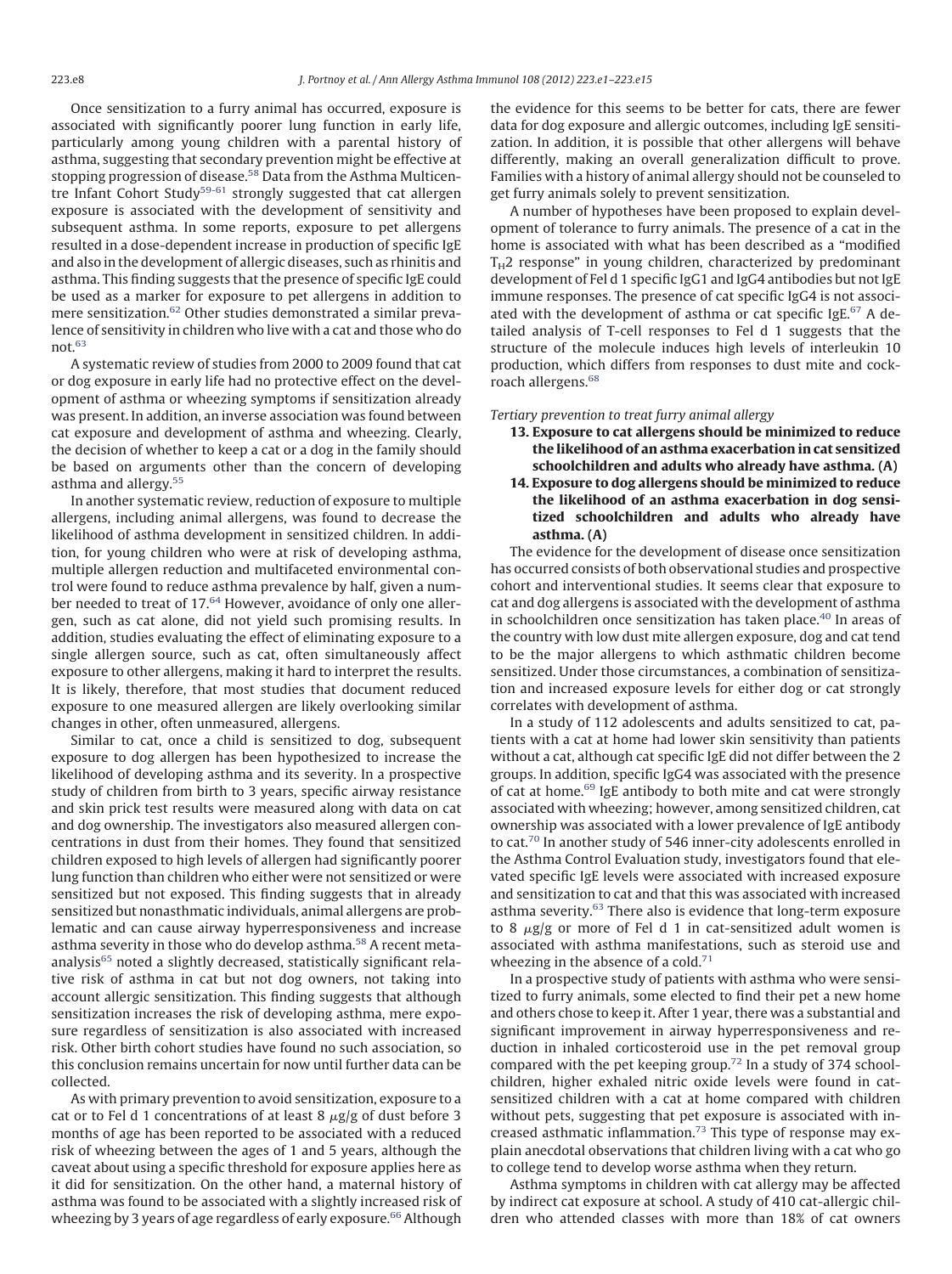reported significantly increased asthma symptoms and medication use as opposed to those in classes with fewer cat owners. The children in classes with many cat owners had a 9-fold increased risk of exacerbated asthma after school start compared with children in classes with few cat owners[.74](#page-13-38)

### *Clinical evaluation*

## **15. Patients should be asked whether there is a dog or cat in the house because an affirmative answer is associated with greater exposure to dog or cat allergens. (C)**

Clinical evaluation of potentially cat- or dog-allergic individuals should begin with a pertinent medical history that focuses on whether there is an association between development of symptoms and exposure to dog or cat allergens. If the association is clear, such as a patient reporting symptoms immediately on entering an environment with a furry animal, the likelihood of clinically important allergy is high. In many cases, such as when a patient lives with a pet, symptoms are persistent and the association between exposure and symptoms is less clear.

Because environmental allergen measurements are not widely available, it usually is necessary to rely on patient reports of the presence or absence of cats. Fortunately, such reports appear to correlate with the concentrations of cat allergen and can be used as a surrogate for actual exposure measurements.<sup>[75](#page-13-39)</sup> On the other hand, given the ubiquitous nature of many cat allergens, a negative report of cat exposure in the house might not accurately reflect a true lack of exposure even if a cat does not live in the house. Absence of a pet in the home, therefore, does not exclude clinically relevant exposure. Common sites of potentially clinically relevant exposure to ask about include the workplace, schools, daycare centers, friends' and relatives' homes, and other indoor environments.

## **16. Patients with allergic disorders should be evaluated for sensitization to cat and dog allergens by skin prick testing or in vitro testing for cat and dog specific IgE. (C)**

Diagnostic allergy tests, such as skin tests and in vitro tests, can help to determine whether symptoms are allergic in origin. The decision to perform diagnostic testing must rely on clinical judgment to select patients who would benefit most from determining their allergic status while minimizing unnecessary testing. Patients with a low probability of allergic sensitization should not be tested for specific IgE because of the increased likelihood of a false-posi-tive test result.<sup>[76](#page-13-40)</sup> The use of diagnostic tests to identify the presence of sensitization in clinical practice has been described in detail in Allergy Diagnostic Testing: An Updated Practice Parameter.<sup>77</sup>

Currently available extracts for skin testing include cat epithelia and hair and dog epithelia and hair. In vitro tests are available for measurement of specific IgE to cat and dog dander, and component testing is available for cat Fel d 1 and Fel d 2 and dog Can f 1, Can f 2, and Can f 3. Dog allergens in epithelia and dander extracts are relatively stable over a range of temperatures; however, their activities may be compromised when mixed with fungal or insect extracts due to protease activity. In particular, dog Can f 3 exhibited degradation into discrete fragments though these retained IgE binding activity.<sup>[78](#page-13-42)</sup> Cat Fel d 1 was more stable when incubated with protease-containing extracts, retaining most of its activity.[79](#page-13-43) Both dog and cat extracts are more stable when stored in 50% glycerin than in aqueous form.

An unpublished report of 2 cat extracts indicated that extracts derived from cat hair had 40 to 80  $\mu$ g/mL of Fel d 1 and 30 to 100  $\mu$ g/mL of Fel d 2 (cat albumin). Extracts derived from cat pelt, on the other hand, had the same concentration of Fel d 1 but 400 to 2,000  $\mu$ g/mL of Fel d 2 (Robert Esch, PhD, Greer Laboratories, Lenoir, North Carolina, personal communication). This finding suggests that patients who are sensitized to cat albumin are likely to respond better if they are diagnosed and treated with cat pelt as opposed to

#### <span id="page-8-0"></span>**Table 1**

Performance Characteristics of Skin and In Vitro Tests for Cat Sensitivity

| Characteristic | Skin test | In vitro test |
|----------------|-----------|---------------|
| Sensitivity    | 0.88      | 0.46          |
|                |           |               |
| Specificity    | 0.83      | 1.00          |
| <b>PPV</b>     | 0.92      | 1.00          |
| <b>NPV</b>     | 0.74      | 0.27          |
| $LR+$          | 5.15      | <b>ND</b>     |
| $LR -$         | 0.14      | 0.54          |

Abbreviations: ND, not determined;  $LR+$ , likelihood ratio for a positive test results; LR-, likelihood ratio for a negative test result; NPV, negative predictive value; PPV, positive predictive value.<sup>84</sup>

those who are exclusively Fel d 1 sensitized. In addition, the total biologic activity of cat extracts correlates well with in vitro measurements of Fel d 1, making it a suitable marker for cat extract potency.<sup>80</sup>

Up to 90% of cat-allergic patients have specific IgE to Fel d 1, and 15% to 40% of patients are sensitized to Fel d 2. Because Fel d 2 is cat albumin, specific IgE directed at this component tends to crossreact with other mammalian albumins, including dog Can  $f3$ .<sup>[81](#page-13-45)</sup> In a study of 776 polysensitized atopic children who underwent diagnostic allergy testing, 87% were sensitized to dog and 74% were sensitized to cat, indicating how common it is for patients to be sensitized both to cats and dogs. $82$ 

In terms of sensitization to dog components, 50% to 90% of patients are sensitized to Can f 1, 20% to 33% to Can f 2, and 70% are sensitized to Can  $f 5$ .<sup>81</sup> Can  $f 4$  is another species-specific allergen component for dog.<sup>[35](#page-13-6)</sup> This variation in IgE responses might explain why some individuals can tolerate some breeds of dog but react to others. Additional research will be needed to determine the spectrum of the dog allergen components among various breeds of dog.

In one study of sensitivity to a variety of aeroallergens, including dog and cat, allergen specific IgE (Phadebas RAST, modified RAST, and Pharmacia CAP System) were compared to skin tests in 198 patients. An experienced allergist also rated the likelihood of clinical sensitivity to each inhalant. The 3 in vitro tests correlated well with each other and generally agreed with physician assessments and skin test results. Analysis of receiver operating characteristic curves showed that sensitivity of the 3 assays when compared at the 95% level of specificity did not differ.<sup>83</sup>

In another study, 120 patients were challenged with a wellcharacterized cat exposure model after evaluation by history, skin prick tests, and in vitro tests. Skin test results were positive in 81 patients, and in vitro test results were positive in 45 of 51 patients with a positive skin test result and were negative in all patients with a negative skin test result. Positive challenge results were seen in 38 of 41 patients with a positive skin test result and in 10 of 39 patients with a negative skin test result. Challenges were also positive in 27 of 27 patients with a positive in vitro test result and in 12 of 44 patients with a negative test result. The performance characteristics for skin testing and in vitro testing as determined by this study are given in [Table 1.](#page-8-0)<sup>[84](#page-13-48)</sup>

In one study of 564 young adults in a general risk cohort, allergen specific IgE was measured for dog and cat. Patients also were asked about dog- and cat-related symptoms. The investigators identified 0.12 kU/L for cat and 0.2 kU/L for dog as optimal cut points for determining sensitivity. These results were confirmed in 2 validation populations.[85](#page-13-49)

## *Avoidance*

- **17. Avoidance is the most effective way to manage cat and dog allergy. Patients should be advised to consider removing the cat or dog from the environment, if present, to improve respiratory health. (A)**
- **18. To reduce exposure to cat allergenswith the cat still living in the house, a combination of measures, such as removing**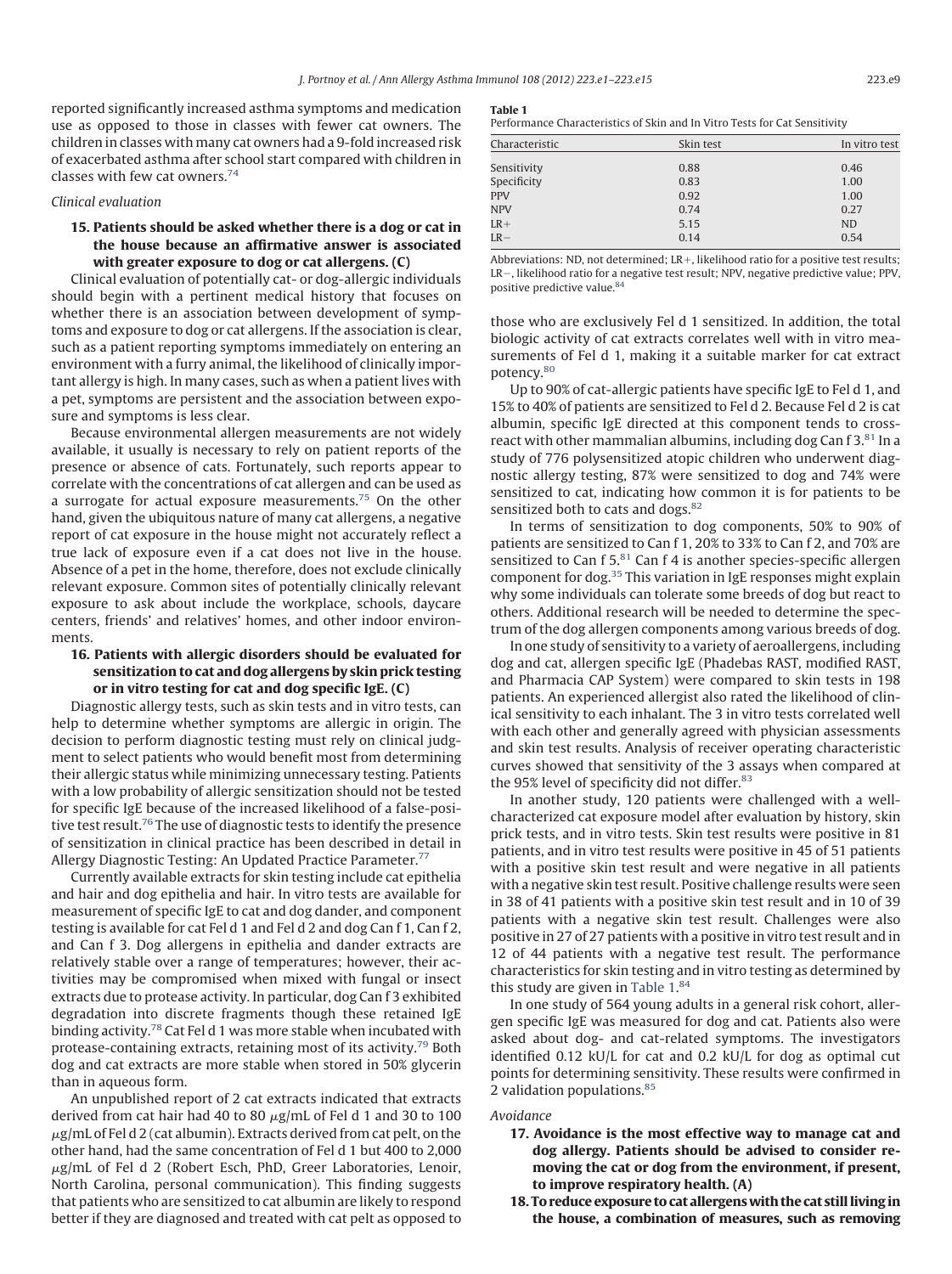# **reservoirs, keeping the cat out of the bedroom, washing the cat, air cleaning with a HEPA room air cleaner, improving ventilation, andmattress and pillow covers,may be helpful. (C)**

Although primary and secondary prevention strategies of cat allergy are preferable, once allergic diseases have developed it is important to avoid exposure. Complete avoidance of cat exposure is difficult because Fel d 1 is widely distributed in schools, other public buildings, and even in homes without a cat.<sup>86</sup> Even within the home, controlling cat exposure can be difficult. In a longitudinal study, the effect of cat removal on Fel d 1 content in the home was determined by collecting serial house dust samples from 15 homes during a 9- to 43-week period after the cat was removed. Baseline Fe1 d 1 content ranged from 7.8 to 436.7 U/g of dust. By 20 to 24 weeks, 8 of 15 homes reached Fel d 1 levels consistent with those found in control homes without cats. Fel d 1 levels decreased more rapidly after aggressive environmental control measures were undertaken in 2 of the homes. Three homes had little decrease in Fel d 1 even though the cat was gone. $53$ 

Many pet-allergic patients with asthma simply refuse to remove the pet to which they are sensitized from their home. For that reason, control of exposure to cat allergens with the cat still living in the environment is necessary. This process often requires aggressive measures, such as removing reservoirs, washing the cat, and air cleaning.[87](#page-14-0) Fel d 1 is very pervasive in indoor spaces. Approximately 60% of airborne Fel d 1 settles out within 2 days of disturbance, leaving smaller particles that can remain airborne for up to 14 days or longer.<sup>17</sup> This duration can be reduced using HEPA filtration.<sup>17,88</sup> Airborne cat Fel d 1 levels and particle size distributions are not significantly influenced by ventilation.<sup>89</sup>

Dry dusting with a sticky dust cloth is an effective cleaning method for removing Fel d 1 from hard smooth surfaces, but fabric and carpet can represent significant reservoirs.<sup>[19,21](#page-12-15)</sup> When compared with high-efficiency vacuum cleaning alone, the addition of HEPA filters significantly improved asthma symptoms after 12 months in cat-allergic individuals who were living with a cat but showed no change in reservoir or airborne Fel d 1 levels.<sup>[90](#page-14-2)</sup> A combination of a HEPA room air cleaner, mattress and pillow covers, and cat exclusion from the bedroom was shown to reduce airborne cat Fel d 1 levels, although this was not associated with clinical improvement in one controlled study. $91$  Washing cats by immersion for 3 minutes at weekly intervals for a 1-month period produced a mean decrease in airborne allergen of 79%. However, after repeated washing, the airborne levels before the next wash were not consistently decreased[.6](#page-12-4)

## *Chemical treatments*

- **19. Chemical treatments, such as tannic acid, can be applied to carpet to give short-term reduction of cat allergen, but this is not sustained and there is no evidence that it improves respiratory health. (C)**
- **20. Use of hypochlorite bleach to denature indoor allergens can reduce allergen exposure, improve quality of life, and reduce the likelihood of developing atopy, but it can also lead to increased respiratory symptoms in individuals using it. (C)**

Chemical treatments are used to denature, oxidize, or otherwise modify allergens so that they no longer cause symptoms when sensitized individuals are exposed to them. Because the source of the allergen is not removed, chemical treatments represent temporary measures at best because the allergen will reaccumulate after the treatment is applied. Chemicals in the home need to be used with caution because some agents are volatile and can trigger symptoms in sensitized individuals. They also can stain or modify dyes on furniture, carpets, drapes, and other items commonly found in homes, so all chemicals should be first applied to an

inconspicuous location to determine whether this will be a problem before widespread use.

Sodium hypochlorite bleach (0.05% solution) is capable of inactivating allergens, including cat,  $\log$ ,  $92$  mouse,  $93$  and dust mite, and it can reduce exposure to bacteria, fungi, and protein allergens. $94$ Chlorine bleach (1.8% solution) also has been shown to denature Fel d 1 under controlled circumstances.<sup>[95](#page-14-7)</sup> It can lead to improved quality of life for asthmatic persons in the home, and there are indications that its domestic use may reduce the risk of developing allergies in children. In a study of 3626 participants of the European Community Respiratory Health Survey II, specific IgE was measured for 4 aeroallergens. The use of bleach for a mean of 8.9 years was associated with less atopic sensitization to cat and grass. Respiratory symptoms were more common among those using bleach 4 or more days per week, suggesting that the bleach may have contributed to those symptoms.<sup>96</sup>

In another European study, house cleaning with chlorine bleach appeared to protect children from the risks of asthma and sensitization to indoor allergens while increasing the risk of recurrent bronchitis apparently through an interaction with parental smok- $ing.<sup>97</sup>$  $ing.<sup>97</sup>$  $ing.<sup>97</sup>$ 

Tannic acid applied to carpet in one study led to short-term reductions of cat allergen, but this was not sustained. As a result, repeated applications were necessary to provide a significant reduction in exposure. When allergen levels were followed for several weeks after 2 carpet treatments with tannic acid, the study did not show a significant reduction in cat allergen levels.<sup>98</sup> This intervention alone has therefore not been shown to reduce health effects of cat exposure. Another study of 52 families with allergic children and no pets found that tannic acid initially reduced Fel d 1 by 30% and Can f 1 by 10%, but only for 2 week. $99$ 

Tannic acid solution can denature cat allergen in vitro, but its short-term effects on cat allergen in carpet are less than initially thought and are insignificant at the high allergen levels often found in the homes of patients allergic to and living with cats.<sup>[100](#page-14-12)</sup> The concern is that certain carpet treatments can interfere with immunoassay measurement of allergens, which raises questions about the validity of studies that used this outcome measure. In particular, the presence of tannic acid or other protein denaturants used in the study can interfere with commercial assays used to measure Fel d 1, so it is not clear whether this study really supports the recommendation.

In one study, 9 cleaning solutions and 5 chemical detergents were tested for their ability to denature cat and dust mite allergens. Soft soap, guanidine hydrochloride, and sodium lauryl sulphate were most likely to denature the allergens, although even they were unable to destroy all of the allergenic activities even when used up to 10 times the recommended concentrations.<sup>101</sup>

In one study, several substances commonly found in dust (carpet fresheners, powdered pesticides, and table salt) were shown to affect immunoassays of purified standard allergens, including Der p 1, Der f 1, and Fel d 1, and a monoclonal/polyclonal assay for Bla g 1. The carpet fresheners tended to decrease Der p 1, increase Der f 1, and produce little change in Fel d 1. For each of the 4 allergens, the largest effects of dust additives occurred when secondary antibody binding was altered.<sup>[102](#page-14-14)</sup>

#### *Washing cats and dogs*

# **21. Washing cats or dogs at least weekly can reduce airborne cat Fel d 1 or dog Can f 1; however, the clinical benefit is yet to be proven and the effect of washing is not sustained. (B)**

Regular washing of a furry animal to reduce allergen exposure is a strategy that has been evaluated in a number of studies. The idea of washing is to remove pet allergens from fur before it can spread into the environment. Because pets will continue to produce aller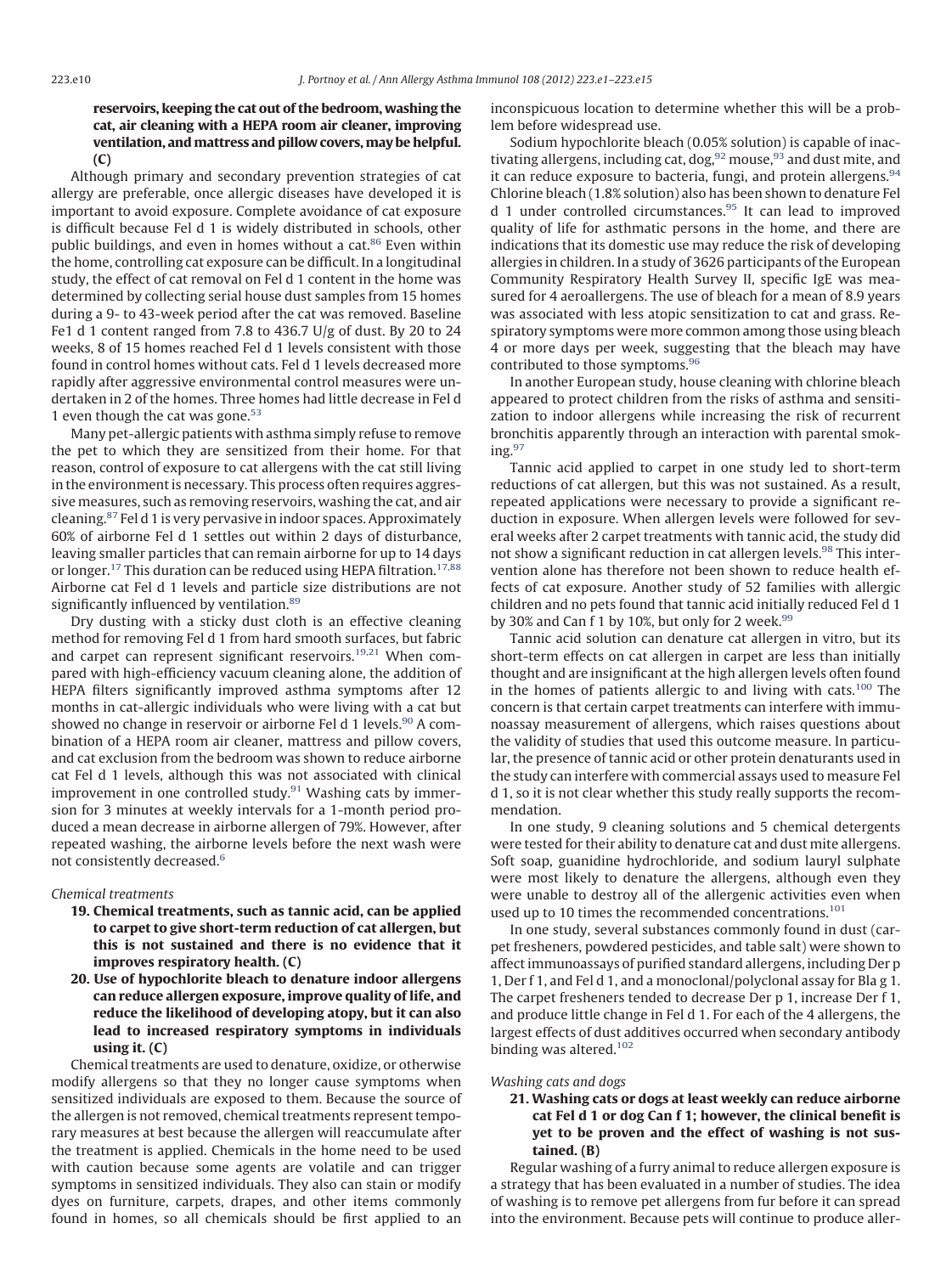gens, washing is clearly a temporary measure that needs to be repeated regularly to be effective. The main questions about washing are how frequently the pet needs to be washed, what solution to wash with, and how much of a reduction in environmental can be obtained as a result of washing.

Washing cats can reduce airborne Feld 13 hours later. Cats that were washed weekly for 5 weeks produced a mean decrease of 44% in airborne Fel d 1, whereas washing by immersion for 3 minutes at weekly intervals for 1 month reduced airborne allergen by 79%, although this decrease was not maintained after 1 week. $6$  Another study of cat washing found that the amount of Fel d 1 collected in the wash water decreased progressively during 4 weeks. Most of the reduction in Fel d 1 in the air before cat washing occurred with the first wash, whereas little or no change was observed in the last 3 washes. Airborne Fel d 1 measured after washing was low throughout the study, although a greater decrease was seen in particles smaller than 2.5  $\mu$ m than in larger ones.<sup>20</sup>

Although washing may briefly reduce the amount of cat allergen on the cat's body, it does not change the overall rate of shedding. In a study of 6 female cats that underwent weekly washings, high shedders and low shedders of Fel d 1 stayed the way they were before they were washed.<sup>[103](#page-14-15)</sup> A study in which 10 cats were bathed monthly for 9 months showed a consistent decrease of Fel d 1 in filtered bath water, although 2 cats continued to shed more than 1,000  $\mu$ g of Fel d 1 per cat.<sup>104</sup>

In a study that examined the effect of regular washing, 25 dogs, which had not been washed for at least the previous 3 weeks, were washed with a handheld shower and proprietary shampoo. Can f 1 was measured from hair clippings, and air sampling was performed in 5 of the homes in which the dogs lived. Washing reduced Can f 1 in clippings by 84%, from 73 to 12  $\mu$ g/g, and by a similar amount from dander samples. This reduction persisted for the first 2 days after washing and then increased on days 3 to 7. Airborne Can f 1 levels decreased for 3 days and then it too increased on days 4 to 7. The investigators concluded that Can f 1 allergen exposure can be reduced by washing but that a dog needs to be washed at least twice a week to maintain the reduction in recoverable Can f 1.<sup>105</sup>

To determine what solution to use for washing, some cats were washed with soap and warm water for 60 seconds; another group was washed by immersion in warm tap water for 3 minutes while the pelt was massaged; and a third group was washed as in group 2 but rinsed for an additional 3 minutes. The authors observed an increased amount of allergen in the bathwater with each additional intervention; however, it was not clear that the 3 methods resulted in different amounts of allergen shed into the environment. Their conclusion was that cats should be washed for 3 minutes with pet shampoo and rinsed after that.<sup>6</sup>

Few of these studies specify the sex and neutered status of the cats, an important factor when considering Fel d 1 concentrations. Dust and air collection techniques varied widely among studies, as did the Fel d 1 results. Only one of the publications<sup>[106](#page-14-18)</sup> reported the clinical response of the cat-sensitive patients, and descriptions of dust collection techniques and control groups, if present, are often sparse. Currently, we can only conclude that washing an indoor cat at least weekly, and possibly less often during a longer period, can reduce airborne and catborne Fel d 1, that the amount of Fel d 1 on a given cat and the amount recovered after cat washing are highly variable, and that the clinical benefit of cat washing has yet to be proven.

## *Mattress encasings*

**22. Some woven microfiber bed encasings, generally those with a mean pore size of 6 m or less, block cat allergen from penetrating the fabric though the respiratory health benefit from their use is unclear. (C)**

# **23. Nonwoven microfiber encasings collect allergen on their surface over time, including cat and mite allergens. Because they cannot be washed, they are unsuitable for allergen avoidance. (C)**

There is no reason or evidence to suggest that allergen-impermeable encasings placed on a pillow and mattress will decrease cat allergen exposure of an individual living with a cat that is allowed on the bed. However, in cases where a cat has been removed from the home, or at least from the bedroom, the mattress can act as a reservoir of cat allergen that could persist for years. It would therefore seem desirable to decrease exposure to that allergen reservoir.[107,108](#page-14-19)

Commercially available woven barrier fabrics vary considerably in the tightness of their weave. In general, woven microfiber fabrics with a mean pore size less than 10  $\mu$ m block Der p 1, but only those with a mean pore size less than 6  $\mu$ m block Fel d 1. As a result, many commercially available woven microfiber encasings block Der p 1 but not Fel d 1[.109](#page-14-20)

In contrast to woven barrier fabrics, nonwoven fabrics are manufactured by fusing a mass of overlain short filaments to each other with heat, glue, and pressure. Although nonwoven microfiber fabrics block Fel d 1 passage, recent information indicates that the interstices between the randomly crisscrossing fibers of nonwoven encasings is deep enough to accumulate allergens, including Der p 1, Der f 1, and Fel d 1, over time, so that the patient is eventually sleeping on a layer of allergen. This is not the case with the smooth surface of woven encasings. Ironically, in contrast to woven encasings, the nonwoven encasings—the ones that accumulate allergen are not washable. These findings suggest that nonwoven microfibers do not succeed in reducing allergen exposure and should not be used for allergen avoidance.<sup>110</sup>

#### *Vacuum cleaners*

# **24. Long-term regular use of high-efficiency or central vacuum cleaners is associated with reduced exposure to Fel d 1 and Can f 1 in homes with cats or dogs living in them, although the health effects are uncertain. (B)**

A potential method for reducing environmental exposure to cat allergens such as Fel d 1 is with vacuuming. The benefits from vacuuming have proven to be difficult to demonstrate in part because Fel d 1 is known to be sticky and difficult to remove from carpeting and fabrics. One laboratory study tested the ability of a commercially available vacuum cleaner to remove Fel d 1 from rectangles of cotton fabric. After spiking test rectangles with cat allergen by having cats lay on them for a week, the investigators attempted to clean them by vacuuming them for 15 minutes each. After extracting the cotton material, an assay for Fel d 1 failed to demonstrate a reduction in the amount of cat allergen recovered.<sup>111</sup> This finding confirmed the stickiness of Feld 1 and suggests that vacuuming alone is not sufficient to remove it from fabrics.

A variety of avoidance combinations have been evaluated for their ability to reduce exposure to cat (Fel d 1) and dog (Can f 1) in house dust. In one study, 52 families with allergic children and no pets were divided into 5 different groups. Central, microfilter, and HEPA filter vacuum cleaners did not reduce Fel d 1 or Can f 1.<sup>[99](#page-14-11)</sup> In another study of 60 homes, British investigators tested high-efficiency and standard vacuum cleaners for their ability to remove Fel d 1 and Can f 1. After 12 months of using the high-efficiency cleaners, Fel d 1 and Can f 1 concentrations were reduced. Patients in the high-efficiency group showed improvements in peak flow and bronchodilator use.<sup>112</sup>

If frequent vacuuming is capable of removing Fel d 1, a concern with such vacuuming is that it may stir up settled allergens from carpeting and furniture, leading to increased exposure by the allergic occupants. One solution would be with a vacuum that sends collected dust to a different location, such as a central vacuum. For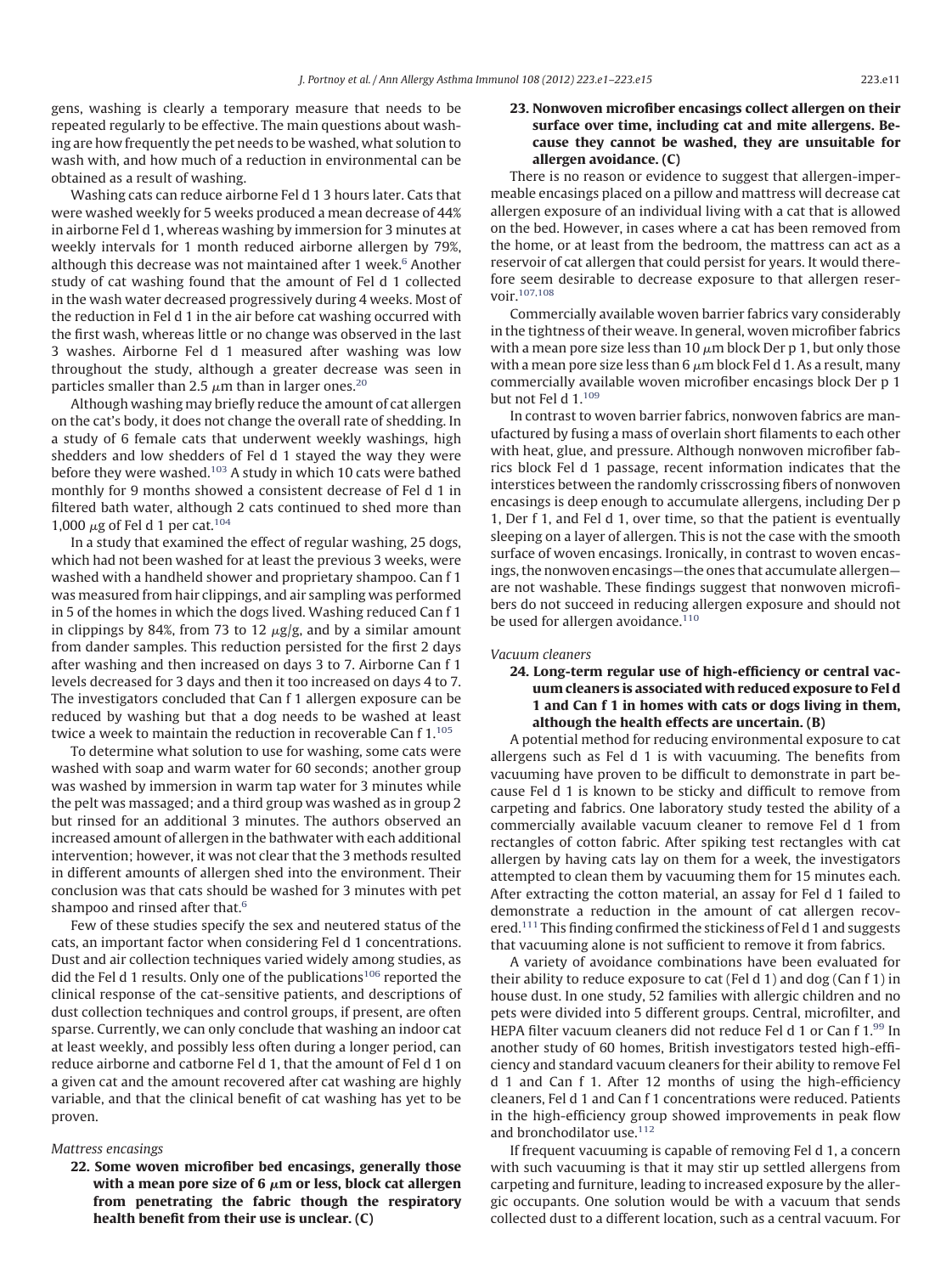that reason, central vacuum cleaners have been studied as a way possibly to avoid this problem. In one study, 12 houses that were equipped with a central vacuum cleaning system were used to compare airborne Fel d 1 concentrations between the central system and a regular cleaner. Surprisingly, the investigators did not find a difference in airborne Fel d 1 between conventional and central vacuum cleaners either during or after use. This means that it is not useful to advise patients to get a central vacuum system to reduce exposure to Fel d 1.<sup>[113](#page-14-24)</sup> On the other hand, another study of the short-term effect of vacuum cleaning with 2 different types of cleaners was performed in 10 homes with cats living in them. A vacuum that exhausted to the outside was associated with smaller amounts of airborne cat allergen than a traditional canister model. $114$ 

Although high-efficiency vacuums may fail to reduce exposure during acute vacuuming, long-term use of such vacuums can lead to decreased overall exposure. In another study, 60 homes were studied to compare the effects of high-efficiency and standard vacuum cleaners on Der p 1 (house dust mite), Fel d 1 (cat), and Can f 1 (dog) allergens. After 12 months of regular use, the investigators found a significant reduction in Fel d 1 in dust samples from the living room, bedroom, mattress, and living room sofa with the high-efficiency cleaners compared with the standard units. Can f 1 also was reduced in the mattress but not at other sites. In addition, cat-sensitive asthmatic patients living in these homes experienced improvements in lung function associated with the reduced exposure to Fel d 1.<sup>112</sup>

Vacuum cleaners may increase the level of airborne allergens by leakage through the cleaners or by disturbance of floor dust by the exhaust air produced. To prevent leakage of allergens from vacuum cleaners, high-efficiency microfiltration bags have been developed that are claimed to capture 99.9% of particles 0.3  $\mu$ m or larger. Several such cleaners were tested in a laboratory room with dust containing high levels of Fel d 1. The investigators found that vacuum cleaners with double or triple layer bags leaked less Fel d 1 than single-layer bags. The investigators also noted that there was substantial variability in capture efficiency among different manufacturers of the same type of bag.<sup>115</sup>

Vacuum cleaners with double-thickness bags and HEPA filters theoretically should lead to reduced airborne allergen levels and therefore are commonly recommended to allergic patients. On one study, HEPA vacuum cleaners were compared with non-HEPA cleaners in 5 homes that had cats residing in them. During the vacuuming, a significant increase was found in airborne cat Fel d 1 allergen with both. The investigators found no difference between the 2 types of vacuum cleaners.<sup>116</sup>

In another study, 5 different vacuums were evaluated under laboratory conditions and in an apartment with cats. The vacuums tested included 1 with a HEPA filter, 1 with a water impingement and HEPA filter, 1 with a cleaner with a foam fabric filter, and 2 standard models. The investigators found that the HEPA and water impinge models did not lead to an increase in airborne Fel d 1, whereas the others did. In addition, all of the vacuums were associated with short-term increases in airborne Fel d 1, primarily carried by particles larger than 5  $\mu$ m in diameter.<sup>117</sup>

Finally, another study compared 9 different models that were loaded with dust containing 50 mg of Fel d 1 and run for 15 minutes in a laboratory room. The cleaners using a double-thickness dust bag either did not leak or had minor leakage. On the other hand, those with single-thickness paper bags leaked more. Water-filter cleaners each emitted significant cat allergen on particles larger than 2.5  $\mu$ m in diameter, although this could be controlled by taping electrostatic filter paper over the air outlet.<sup>118</sup>

#### *Air filtration*

# **25. HEPA air cleaners run continuously over time can reduce exposure to dog and cat allergen concentrations, but the clinical benefits are unknown. (B)**

There have been conflicting reports regarding the potential benefit of air cleaners with respect to reducing exposure to dog allergens and subsequent development of asthma. In a randomized trial of 36 asthmatic children sensitized and exposed to cat and/or dog, HEPA cleaners placed in the living room and bedroom failed to provide a significant change in bronchial hyperresponsiveness or allergen exposure. $119$ 

In a crossover study of 20 asthmatic children sensitized and exposed to dog and/or cat allergens (Fel d 1 and Can f 1), air cleaners placed in the living room and bedroom for 3 months decreased airway hyperresponsiveness, although no differences were found in symptom scores or medication use. Interestingly, although substantial amounts of airborne cat Fel d 1 and dog Can f 1 were captured by the cleaners, allergen levels in floor dust were not changed.[120](#page-14-31)

In a systematic review of 10 randomized controlled trials evaluating the effects of air filtration systems on patients with asthma, 2 studies reported a decrease in airway responsiveness and lower symptom scores, although medication use was not affected.<sup>93</sup>

A Cochrane review of the clinical efficacy of pet allergen control in homes with pet-sensitized people with asthma identified only 2 studies that met the inclusion criteria for analysis. Both trials were too small to provide evidence for or against the use of air filtration to reduce allergen levels in the management of pet-allergic asthma.[121](#page-14-32)

In a randomized controlled trial of 35 cat-allergic patients who were living with one or more cats, bedrooms were equipped with an active or placebo air cleaner for 3 months. The active-filter group had a significantly decreased airborne exposure to Fel d 1 compared with the placebo group; however, no differences were detected in settled-dust allergen levels. In addition, asthma symptoms were not improved with this intervention alone even though the HEPA room air cleaner, mattress and pillow covers, and cat exclusion reduced airborne Fel d 1 cat allergen levels.<sup>91</sup>

Another study of adult asthma patients sensitized and exposed to cats and/or dogs evaluated the effect of placing air cleaners in the living room and bedroom for 12 months and using HEPA filter vacuum cleaners compared with using these vacuum cleaners alone. Clinical improvement was observed in 67% of the active group compared with 20% of the control group[.90](#page-14-2)

#### *Duct cleaning*

## **26. Duct cleaning has not been proven to reduce exposure to furry animal allergens. Ducts should not be cleaned specifically to reduce exposure to dog and cat allergens. (D)**

Duct cleaning is performed under standards set forth by the National Air Duct Cleaners Association with their ACR (Assessment, Cleaning, and Restoration) 2006 standard<sup>[122](#page-14-33)</sup> and the Air Conditioning Contractors Association (ACCA) with their American National Standards Institute-ACCA 6 cleaning and restoration standard.<sup>[123](#page-14-34)</sup> Homeowners who are considering having the ducts of their homes cleaned should select a duct cleaning company with training from a national professional organization with objective training criteria. Because no studies have examined the effect of duct cleaning on exposure to furry animal allergens, ducts should not be cleaned specifically to reduce such exposure. Duct cleaning for furry animal allergen avoidance is an unproven procedure.

## *Use of dry heat*

**27. Dog and cat allergens are relatively stable to dry heat so dry heat should not be used specifically to reduce exposure. (C)**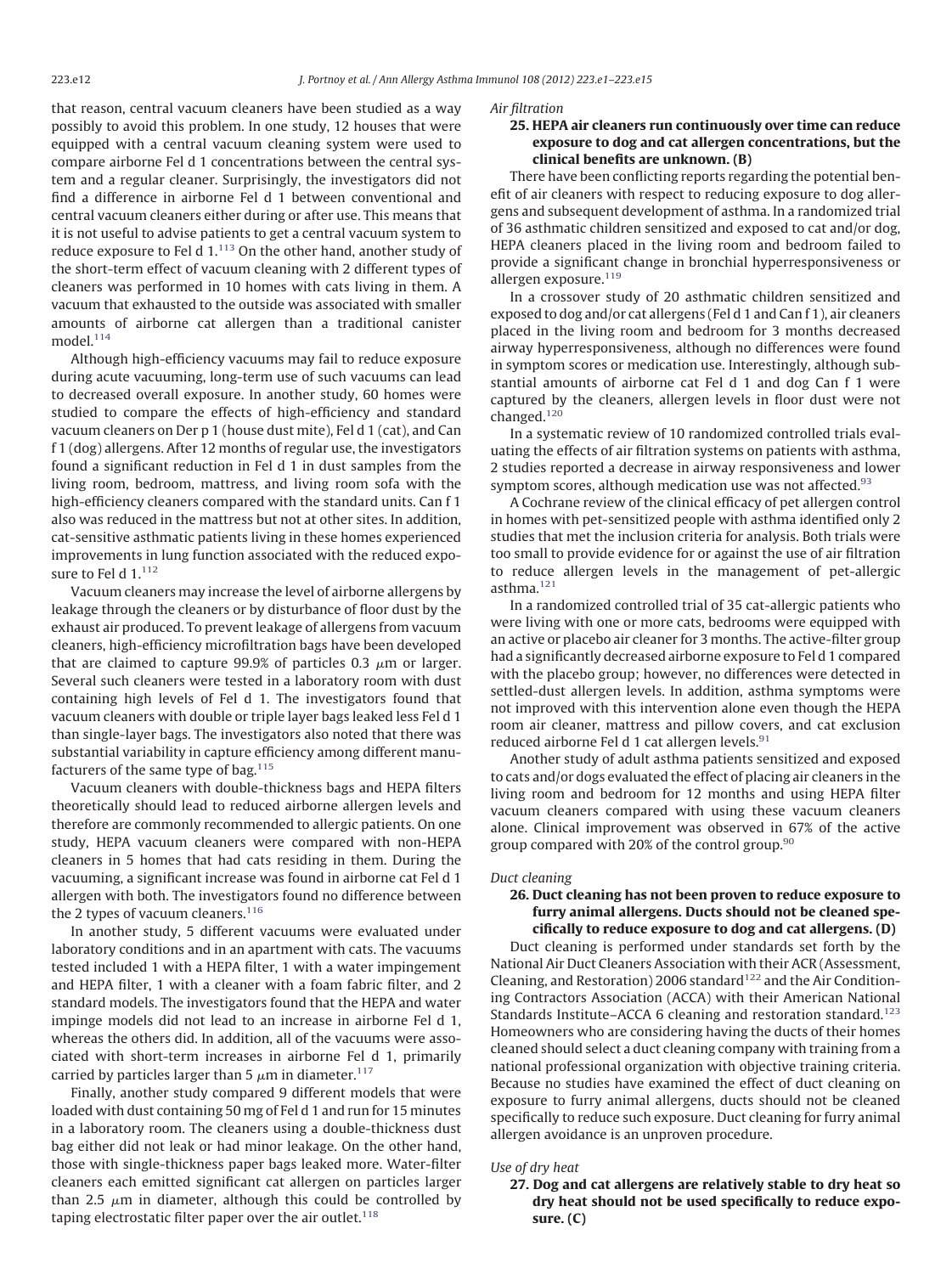Allergens tend to be more stable when they are dry, particularly when they are heated. In a study that evaluated the effect of dry heat on dust mite, dog, and cat, the cat and dog allergens showed greater resistance to heat than did mite allergens. Therefore, although dry heating methods may be useful for killing mites and removal of mite allergens, the greater stability of Fel d 1 and Can f 1 suggests that it may not be appropriate for removal of pet allergens.[124](#page-14-35)

## *Combination measures*

**28. Sufficient control of exposure to cat allergens to improve health requires a combination of measures, such as removing reservoirs, keeping the cat out of the bedroom, washing the cat, air cleaning with a HEPA room air cleaner, improving ventilation, and mattress and pillow covers. (C)**

Although primary prevention of sensitization to cats is preferable, once sensitization has occurred, exposure to cat allergen is associated with significantly poorer lung function in early life.<sup>[58](#page-13-24)</sup> Control of exposure to cat allergens with the cat still living in the environment requires aggressive measures, such as removing reservoirs, washing the cat, and air cleaning[.87](#page-14-0)

One combination study demonstrated that 11 months of biweekly cat washing, use of mattress and pillow encasings, weekly washing of encasings at 60°C, excluding the cat from the bedroom, and application of tannic acid led to reductions of Fel d 1 concentration in house dust by 91.4% in an active intervention group but not in a control group[.125](#page-14-36)

In another study, 9 cat-sensitive, asthmatic patients were evaluated before and after a combined intervention. Five cats were washed weekly for 4 months, along with the use of a HEPA air cleaner and vacuum cleaner, mattress covers, and reduced carpet. At the end of the study, clinical and medication scores improved, and nonspecific bronchial hyperreactivity and airborne Fel d 1 concentrations were significantly reduced at the end of 4 months in the treatment group compared with baseline values. Although this combined intervention appears to have had some clinical benefit, the study was not designed to determine which interventions, alone or in combination, were responsible for the benefit.<sup>106</sup>

Another controlled study evaluated a combination of HEPA room air cleaner, mattress and pillow covers, and cat exclusion from the bedroom. This intervention also reduced airborne Fel d 1 cat allergen levels, although this was not associated with clinical improvement. $91$  Dry dusting with a sticky dust cloth is an effective cleaning method for removing cat allergen from hard smooth surfaces.[21](#page-12-18)

Although a combination of environmental interventions seems to be effective in reducing the allergen load in homes, they also appear to lead to reduced symptoms. Such intervention combinations, involving both mechanical methods for allergen reduction and educational efforts of asthmatic children and their parents, appear to be necessary to reduce exposure to asthma triggers and improved health outcomes for asthmatic children.<sup>126</sup>

# **29. Adherence with avoidance measures can be enhanced with education and monitoring. (C)**

Adherence with measures designed to reduce exposure is necessary for the interventions to work. In one study of high-risk children, families were randomized to receive environmental education or usual care. The education group was more likely to use mattress covers, keep pets outside, and avoid smoke exposure; however, little adherence improvement was found for regular cleaning, avoidance of carpeting, improved ventilation, and pet removal. This led to reduced exposure to mite, cat, and dog allergens on the mattresses and in the living room.<sup>127</sup>

#### <span id="page-12-0"></span>**References**

- [1] Driscoll CA, Clutton-Brock J, Kitchener AC, O'Brien SJ. The Taming of the cat: genetic and archaeological findings hint that wildcats became housecats earlier—and in a different place—than previously thought. *Sci Am*. 2009;300: 68 –75. (III)
- <span id="page-12-1"></span>[2] Chapman MD, Wood RA. The role and remediation of animal allergens in allergic diseases. *J Allergy Clin Immunol*. 2001;107(3 suppl):S414 –S421. (IV)
- [3] Phillips JF, Lockey RF. Exotic pet allergy. *J Allergy Clin Immunol*. 2009;123: 513–515. (IV)
- <span id="page-12-2"></span>[4] American Pet Products Manufacturers Association. 2009-2010 National Pet Owners Survey. [http://www.humanesociety.org/issues/pet\\_overpopulation/](http://www.humanesociety.org/issues/pet_overpopulation/facts/pet_ownership_statistics.html) [facts/pet\\_ownership\\_statistics.html.](http://www.humanesociety.org/issues/pet_overpopulation/facts/pet_ownership_statistics.html) Accessed November 28, 2010. (Not graded)
- <span id="page-12-3"></span>[5] Reininger R, Varga EM, Zach M, et al. Detection of an allergen in dog dander that cross-reacts with the major cat allergen, Fel d 1. *Clin Exp Allergy*. 2007; 37:116 –124. (IIb)
- <span id="page-12-4"></span>[6] Avner DB, Perzanowski MS, Platts-Mills TA, Woodfolk JA. Evaluation of different techniques for washing cats: quantitation of allergen removed from the cat and the effect on airborne Fel d 1. *J Allergy Clin Immunol*. 1997;100: 307–312. (LB)
- <span id="page-12-5"></span>[7] Charpin C, Mata P, Charpin D, Lavaut MN, Allasia C, Vervloet D. Fel d I allergen distribution in cat fur and skin. *J Allergy Clin Immunol*. 1991;88:77– 82. (LB)
- <span id="page-12-6"></span>[8] Cabanas R, Lopez-Serrano MC, Carreira J, et al. Importance of albumin in cross-reactivity among cat, dog and horse allergens. *J Investig Allergol Clin Immunol*. 2000;10:71–77. (LB)
- <span id="page-12-7"></span>[9] Ichikawa K, Vailes LD, Pomes A, Chapman MD. Molecular cloning, expression and modelling of cat allergen, cystatin (Fel d 3), a cysteine protease inhibitor. *Clin Exp Allergy*. 2001;31:1279 –1286. (LB)
- <span id="page-12-8"></span>[10] Madhurantakam C, Nilsson OB, Uchtenhagen H, et al. Crystal structure of the dog lipocalin allergen Can f 2: implications for cross-reactivity to the cat allergen Fel d 4. *J Mol Biol*. 2010;401:68 – 83. (LB)
- <span id="page-12-10"></span><span id="page-12-9"></span>[11] Spitzauer S, Pandjaitan B, Muhl S, et al. Major cat and dog allergens share IgE epitopes. *J Allergy Clin Immunol*. 1997;99(1 pt 1):100 –106. (LB)
- [12] Adedoyin J, Gronlund H, Oman H, Johansson SG, van Hage M. Cat IgA, representative of new carbohydrate cross-reactive allergens. *J Allergy Clin Immunol*. 2007;119:640 – 645.
- <span id="page-12-11"></span>[13] Gronlund H, Adedoyin J, Commins SP, Platts-Mills TA, van Hage M. The carbohydrate galactose-alpha-1,3-galactose is a major IgE-binding epitope on cat IgA. *J Allergy Clin Immunol*. 2009;123:1189 –1191. (LB)
- <span id="page-12-12"></span>[14] Giovannangelo M, Gehring U, Nordling E, et al. Childhood cat allergen exposure in three European countries: The AIRALLERG study. *Sci Total Environ*. 2006;369:82–90. (III)
- <span id="page-12-13"></span>[15] Amr S, Bollinger ME, Myers M, et al. Environmental allergens and asthma in urban elementary schools. *Ann Allergy Asthma Immunol*. 2003;90:34 – 40. (III)
- [16] Salo PM, Jaramillo R, Cohn RD, London SJ, Zeldin DC. Exposure to mouse allergen in U.S. homes associated with asthma symptoms. *Environ Health Perspect*. 2009;117:387–391. (IIb)
- <span id="page-12-17"></span><span id="page-12-14"></span>[17] Custovic A, Simpson A, Pahdi H, Green RM, Chapman MD, Woodcock A. Distribution, aerodynamic characteristics, and removal of the major cat allergen Fel d 1 in British homes. *Thorax*. 1998;53:33–38. (IIb)
- <span id="page-12-15"></span>[18] Nicholas C, Wegienka G, Havstad S, Ownby D, Johnson CC. Influence of cat characteristics on Fel d 1 levels in the home. *Ann Allergy Asthma Immunol*. 2008;101:47–50. (IIb)
- [19] Zielonka TM, Charpin D, Berbis P, Luciani P, Casanova D, Vervloet D. Effects of castration and testosterone on Fel dI production by sebaceous glands of male cats, I: immunological assessment. *Clin Exp Allergy*. 1994;24:1169 –1173. (LB)
- <span id="page-12-18"></span><span id="page-12-16"></span>[20] de Blay F, Chapman MD, Platts-Mills TA. Airborne cat allergen (Fel d I): environmental control with the cat in situ. *Am Rev Respir Dis*. 1991;143: 1334 –1339. (IV)
- <span id="page-12-19"></span>[21] Arlian LG, Neal JS, Morgan MS, Rapp CM, Clobes AL, Distribution and removal of cat, dog and mite allergens on smooth surfaces in homes with and without pets. *Ann Allergy Asthma Immunol*. 2001;87:296 –302. (III)
- <span id="page-12-20"></span>[22] Wood RA, Mudd KE, Eggleston PA. The distribution of cat and dust mite allergens on wall surfaces. *J Allergy Clin Immunol*. 1992;89(1 pt 1):126 – 130. (III)
- [23] Persky V, Coover L, Hernandez E, et al. Chicago community-based asthma intervention trial: feasibility of delivering peer education in an inner-city population. *Chest*. 1999;116(4 suppl 1):216S–223S. (IIa)
- <span id="page-12-22"></span><span id="page-12-21"></span>[24] Peterson EL, Ownby DR, Kallenbach L, Johnson CC. Evaluation of air and dust sampling schemes for Fel d 1, Der f 1, and Der p 1 allergens in homes in the Detroit area. *J Allergy Clin Immunol*. 1999;104(2 pt 1):348 –355. (IIb)
- <span id="page-12-23"></span>[25] Diette GB, Hansel NN, Buckley TJ, et al. Home indoor pollutant exposures among inner-city children with and without asthma. *Environ Health Perspect*. 2007;115:1665–1669. (IIb)
- <span id="page-12-24"></span>[26] Munir AK, Bjorksten B, Einarsson R, et al. Cat (Fel d I), dog (Can f I), and cockroach allergens in homes of asthmatic children from three climatic zones in Sweden. *Allergy*. 1994;49:508 –516. (III)
- [27] Peterson EL, Ownby DR, Johnson CC. The relationship of housing and household characteristics to the indoor concentrations of Der f 1, Der p 1, and Fel d 1 measured in dust and air samples. *Ann Allergy Asthma Immunol*. 2003;90: 564 –571. (III)
- <span id="page-12-25"></span>[28] Salo PM, Arbes SJ Jr, Crockett PW, Thorne PS, Cohn RD, Zeldin DC. Exposure to multiple indoor allergens in US homes and its relationship to asthma. *J Allergy Clin Immunol*. 2008;121:678-684e2. (IIb)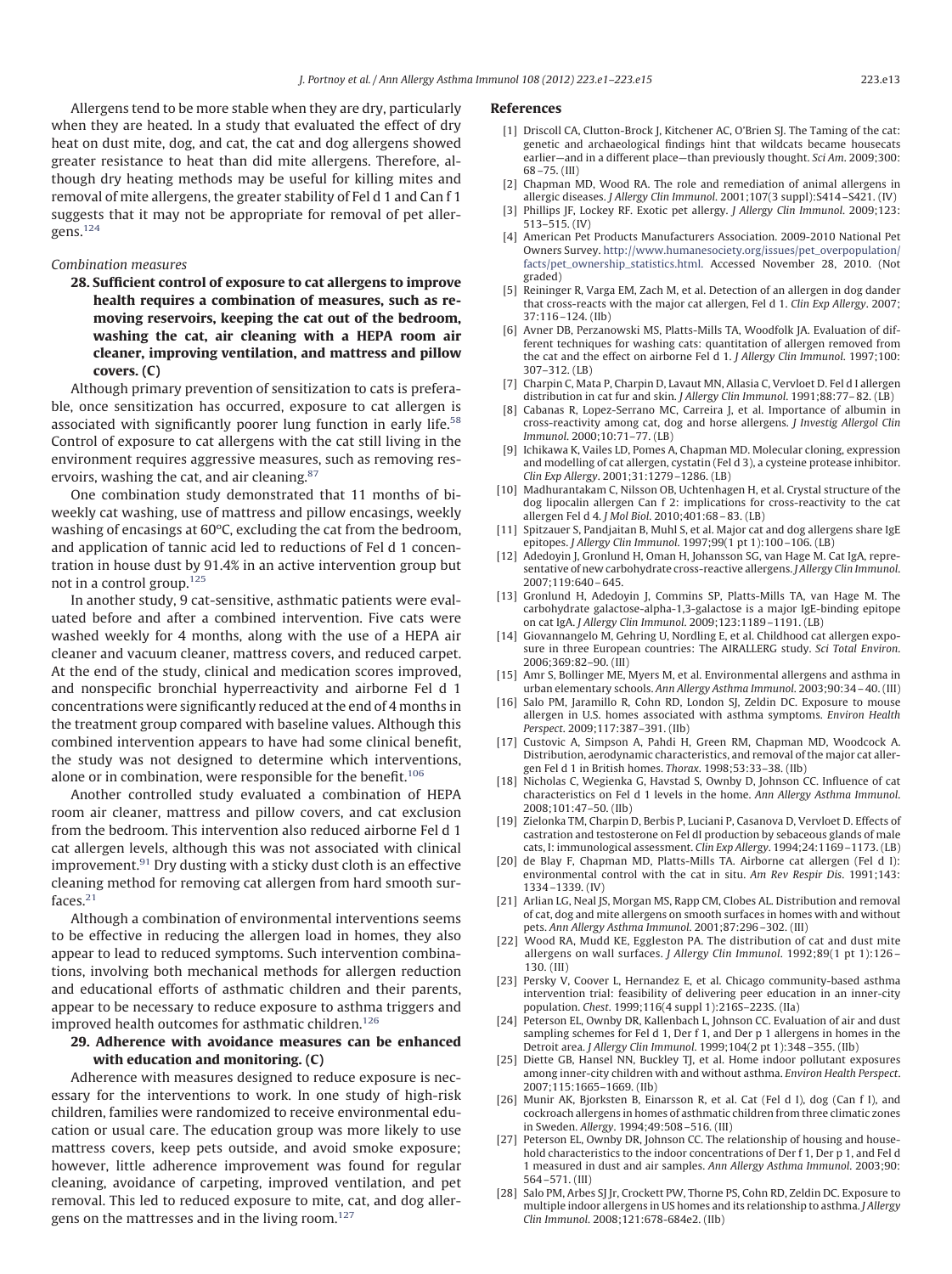- <span id="page-13-0"></span>[29] Custovic A, Green R, Taggart SC, et al. Domestic allergens in public places. II: Dog (Can f1) and cockroach (Bla g 2) allergens in dust and mite, cat, dog and cockroach allergens in the air in public buildings. *Clin Exp Allergy*. 1996;26: 1246 –1252. (IIb)
- <span id="page-13-1"></span>[30] Almqvist C, Larsson PH, Egmar AC, Hedren M, Malmberg P, Wickman M. School as a risk environment for children allergic to cats and a site for transfer of cat allergen to homes. *J Allergy Clin Immunol*. 1999;103:1012–1017. (III)
- <span id="page-13-2"></span>[31] De Lucca SD, O'Meara T J, Tovey ER. Exposure to mite and cat allergens on a range of clothing items at home and the transfer of cat allergen in the workplace. *J Allergy Clin Immunol*. 2000;106:874 – 89. (IIb)
- <span id="page-13-3"></span>[32] Murray AB, Ferguson AC, Morrison BJ. The frequency and severity of cat allergy vs. dog allergy in atopic children. *J Allergy Clin Immunol*. 1983;72:145– 149. (IIb)
- <span id="page-13-4"></span>[33] Williams PB, Ahlstedt S, Barnes JH, Soderstrom L, Portnoy J. Are our impressions of allergy test performances correct? *Ann Allergy Asthma Immunol*. 2003;91:26 –33. (IIb)
- <span id="page-13-5"></span>[34] Saarelainen S, Taivainen A, Rytkonen-Nissinen M, et al. Assessment of recombinant dog allergens Can f 1 and Can f 2 for the diagnosis of dog allergy. *Clin Exp Allergy*. 2004;34:1576 –1582. (IIb)
- <span id="page-13-6"></span>[35] Mattsson L, Lundgren T, Olsson P, Sundberg M, Lidholm J. Molecular and immunological characterization of Can f 4: a dog dander allergen crossreactive with a 23 kDa odorant-binding protein in cow dander. *Clin Exp Allergy*. 2010;40:1276 –1287. (LB)
- <span id="page-13-8"></span><span id="page-13-7"></span>[36] Mattsson L, Lundgren T, Everberg H, Larsson H, Lidholm J. Prostatic kallikrein: a new major dog allergen. *J Allergy Clin Immunol*. 2009;123:362–368. (LB)
- [37] Nicholas C, Wegienka G, Havstad S, Zoratti E, Ownby D, Johnson C. Dog allergen levels in homes with hypoallergenic compared with nonhypoallergenic dogs. *Am J Rhinol Allergy*. 2011;25:252–256. (LB)
- <span id="page-13-9"></span>[38] Custovic A, Green R, Fletcher A, et al. Aerodynamic properties of the major dog allergen Can f 1: distribution in homes, concentration, and particle size of allergen in the air. *Am J Respir Crit Care Med*. 1997;155:94 –98. (LB)
- <span id="page-13-10"></span>[39] Nicholas C, Wegienka G, Havstad S, Zoratti E, Ownby D, Johnson CC, Dog characteristics and allergen levels in the home. *Ann Allergy Asthma Immunol*. 2010;105:228 –233. (IIb)
- <span id="page-13-11"></span>[40] Ingram JM, Sporik R, Rose G, Honsinger R, Chapman MD, Platts-Mills TA. Quantitative assessment of exposure to dog (Can f 1) and cat (Fel d 1) allergens: relation to sensitization and asthma among children living in Los Alamos, New Mexico. *J Allergy Clin Immunol*. 1995;96:449 – 456.
- <span id="page-13-12"></span>[41] Custovic A, Fletcher A, Pickering CA, et al. Domestic allergens in public places III: house dust mite, cat, dog and cockroach allergens in British hospitals. *Clin Exp Allergy*. 1998;28:53–59. (IIb)
- <span id="page-13-13"></span>[42] Wickman M, Egmar A, Emenius G, et al. Fel d 1 and Can f 1 in settled dust and airborne Fel d 1 in allergen avoidance day-care centres for atopic children in relation to number of pet-owners, ventilation and general cleaning. *Clin Exp Allergy*. 1999;29:626 – 632. (IIa)
- <span id="page-13-14"></span>[43] Prevention strategies for asthma: secondary prevention. *CMAJ*. 2005;173(6 suppl):S25–S27.
- <span id="page-13-15"></span>[44] Prevention strategies for asthma: primary prevention. *CMAJ*. 2005;173(6 suppl):S20 –S24.
- <span id="page-13-16"></span>[45] US Preventative Services Task Force *Guide to Clinical Preventative Services*. 2nd ed. Baltimore, MD: Williams & Wilkins; 1996.
- [46] Mandhane PJ, Sears MR, Poulton R, et al. Cats and dogs and the risk of atopy in childhood and adulthood. *J Allergy Clin Immunol*. 2009;124:745-750e4. (III)
- <span id="page-13-18"></span>[47] Ownby DR, Johnson CC. Does exposure to cats or dogs in early life alter a child's risk of atopic dermatitis? *J Pediatr*. 2011;158:184 –186. (IIb)
- [48] Ownby DR, Johnson CC, Peterson EL. Exposure to dogs and cats in the first year of life and risk of allergic sensitization at 6 to 7 years of age. *JAMA*. 2002;288: 963–972. (IIb)
- <span id="page-13-17"></span>[49] Perzanowski MS, Chew GL, Divjan A, et al. Cat ownership is a risk factor for the development of anti-cat IgE but not current wheeze at age 5 years in an inner-city cohort. *J Allergy Clin Immunol*. 2008;121:1047–1052. (IIb)
- <span id="page-13-19"></span>[50] Platts-Mills T, Vaughan J, Squillace S, Woodfolk J, Sporik R. Sensitisation, asthma, and a modified Th2 response in children exposed to cat allergen: a population-based cross-sectional study. *Lancet*. 2001;357:752–756. (IIb)
- [51] Sporik R, Squillace SP, Ingram JM, Rakes G, Honsinger RW, Platts-Mills TA. Mite, cat, and cockroach exposure, allergen sensitisation, and asthma in children: a case-control study of three schools. *Thorax*. 1999;54:675– 680. (IIa)
- <span id="page-13-51"></span><span id="page-13-20"></span>[52] Roost HP, Kunzli N, Schindler C, et al. Role of current and childhood exposure to cat and atopic sensitization. European Community Respiratory Health Survey. *J Allergy Clin Immunol*. 1999;104:941–947. (III)
- [53] Sears MR, Herbison GP, Holdaway MD, Hewitt CJ, Flannery EM, Silva PA. The relative risks of sensitivity to grass pollen, house dust mite and cat dander in the development of childhood asthma. *Clin Exp Allergy*. 1989; 19:419 – 424. (III)
- [54] Platts-Mills TA, Vaughan JW, Blumenthal K, Pollart Squillace S, Sporik RB. Serum IgG and IgG4 antibodies to Fel d 1 among children exposed to 20 microg Fel d 1 at home: relevance of a nonallergic modified Th2 response. *Int Arch Allergy Immunol*. 2001;124:126 –129. (IV)
- <span id="page-13-22"></span><span id="page-13-21"></span>[55] Chen CM, Tischer C, Schnappinger M, Heinrich J. The role of cats and dogs in asthma and allergy: a systematic review. *Int J Hyg Environ Health*. 2010;213: 1–31. (I)
- [56] Bisgaard H, Simpson A, Palmer CN, et al. Gene-environment interaction in the onset of eczema in infancy: filaggrin loss-of-function mutations enhanced by neonatal cat exposure. *PLoS Med*. 2008;5:e131. (IIb)
- <span id="page-13-23"></span>[57] Wegienka G, Johnson CC, Havstad S, Ownby DR, Nicholas C, Zoratti EM. Lifetime dog and cat exposure and dog- and cat-specific sensitization at age 18 years. *Clin Exp Allergy*. 2011;41:979 –986. (IIa)
- <span id="page-13-24"></span>[58] Lowe LA, Woodcock A, Murray CS, Morris J, Simpson A, Custovic A. Lung function at age 3 years: effect of pet ownership and exposure to indoor allergens. *Arch Pediatr Adolesc Med*. 2004;158:996 –1001. (IIb)
- <span id="page-13-25"></span>[59] Polk S, Sunyer J, Munoz-Ortiz L, et al. A prospective study of Fel d1 and Der p1 exposure in infancy and childhood wheezing. *Am J Respir Crit Care Med*. 2004;170:273–28. (IIb)
- [60] Torrent M, Sunyer J, Garcia R, et al. Early-life allergen exposure and atopy, asthma, and wheeze up to 6 years of age. *Am J Respir Crit Care Med*. 2007;176: 446 – 453. (IIb)
- [61] Torrent M, Sunyer J, Munoz L, et al. Early-life domestic aeroallergen exposure and IgE sensitization at age 4 years. *J Allergy Clin Immunol*. 2006;118:742– 748. (IIb)
- <span id="page-13-26"></span>[62] Arshad SH, Tariq SM, Matthews S, Hakim E. Sensitization to common allergens and its association with allergic disorders at age 4 years: a whole population birth cohort study. *Pediatrics*. 2001;108:E33. (IIb)
- <span id="page-13-27"></span>[63] Matsui EC, Sampson HA, Bahnson HT, et al. Allergen-specific IgE as a biomarker of exposure plus sensitization in inner-city adolescents with asthma. *Allergy*. 2010;65:1414 –1422. (IIb)
- <span id="page-13-28"></span>[64] Maas T, Kaper J, Sheikh A, et al. Mono and multifaceted inhalant and/or food allergen reduction interventions for preventing asthma in children at high risk of developing asthma. *Cochrane Database Syst Rev*. 2009(3):CD006480. (I)
- <span id="page-13-29"></span>[65] Takkouche B, Gonzalez-Barcala FJ, Etminan M, Fitzgerald M. Exposure to furry pets and the risk of asthma and allergic rhinitis: a meta-analysis. *Allergy*.  $2008:63:857-864$  (Ia)
- <span id="page-13-30"></span>[66] Celedon JC, Litonjua AA, Ryan L, Platts-Mills T, Weiss ST, Gold DR, Exposure to cat allergen, maternal history of asthma, and wheezing in first 5 years of life. *Lancet*. 2002;360:781–782. (IIb)
- <span id="page-13-31"></span>[67] Hesselmar B, Aberg B, Eriksson B, Bjorksten B, Aberg N. High-dose exposure to cat is associated with clinical tolerance: a modified Th2 immune response? *Clin Exp Allergy*. 2003;33:1681–165. (IIb)
- <span id="page-13-32"></span>[68] Platts-Mills TA, Woodfolk JA, Erwin EA, Aalberse R. Mechanisms of tolerance to inhalant allergens: the relevance of a modified Th2 response to allergens from domestic animals. *Springer Semin Immunopathol*. 2004;25:271–279. (Ib)
- <span id="page-13-33"></span>[69] Liccardi G, Martin S, Lombardero M, et al. Cutaneous and serological responses to cat allergen in adults exposed or not to cats. *Respir Med*. 2005;99: 535–544. (Ib)
- <span id="page-13-34"></span>[70] Erwin EA, Wickens K, Custis NJ, et al. Cat and dust mite sensitivity and tolerance in relation to wheezing among children raised with high exposure to both allergens. *J Allergy Clin Immunol*. 2005;115:74 –79. (IIa)
- <span id="page-13-35"></span>[71] Lewis SA, Weiss ST, Platts-Mills TA, Burge H, Gold DR. The role of indoor allergen sensitization and exposure in causing morbidity in women with asthma. *Am J Respir Crit Care Med*. 2002;165:961–966. (IIb)
- <span id="page-13-37"></span><span id="page-13-36"></span>[72] Shirai T, Matsui T, Suzuki K, Chida K. Effect of pet removal on pet allergic asthma. *Chest*. 2005;127:1565–1571. (IIa)
- [73] Janson C, Kalm-Stephens P, Foucard T, Norback D, Alving K, Nordvall SL. Exhaled nitric oxide levels in school children in relation to IgE sensitisation and window pane condensation. *Respir Med*. 2005;99:1015–1021. (IIb)
- <span id="page-13-38"></span>[74] Almqvist C, Wickman M, Perfetti L, et al. Worsening of asthma in children allergic to cats, after indirect exposure to cat at school. *Am J Respir Crit Care Med*. 2001;163(3 pt 1):694 – 698. (III)
- <span id="page-13-39"></span>[75] Curtin-Brosnan J, Matsui EC, et al. Parent report of pests and pets and indoor allergen levels in inner-city homes. *Ann Allergy Asthma Immunol*. 2008;101: 517–523. (IIb)
- <span id="page-13-41"></span><span id="page-13-40"></span>[76] Gendo K, Larson EB. Evidence-based diagnostic strategies for evaluating suspected allergic rhinitis. *Ann Intern Med*. 2004;140:278 –289.
- [77] Bernstein IL, Li JT, Bernstein DI, et al. Allergy diagnostic testing: an updated practice parameter. *Ann Allergy Asthma Immunol*. 2008;100(3 suppl 3):S1– S148. (I)
- <span id="page-13-42"></span>[78] Grier TJ, LeFevre DM, Duncan EA, Esch RE. Stability and mixing compatibility of dog epithelia and dog dander allergens. *Ann Allergy Asthma Immunol*. 2009;103:411– 417. (LB)
- <span id="page-13-44"></span><span id="page-13-43"></span>[79] Grier TJ, LeFevre DM, Duncan EA, Esch RE. Stability of standardized grass, dust mite, cat, and short ragweed allergens after mixing with mold or cockroach extracts. *Ann Allergy Asthma Immunol*. 2007;99:151–160. (LB)
- <span id="page-13-45"></span>[80] Turkeltaub PC. Biological standardization. *Arb Paul Ehrlich Inst Bundesamt Sera Impfstoffe Frankf A M*. 1997;91:145–156. (IV)
- <span id="page-13-46"></span>[81] Sastre J. Molecular diagnosis in allergy. *Clin Exp Allergy*. 2010;40:1442– 1460. (IV)
- [82] de Jong AB, Dikkeschei LD, Brand PL. Sensitization patterns to food and inhalant allergens in childhood: a comparison of non-sensitized, monosensitized, and polysensitized children. *Pediatr Allergy Immunol*. 2011;22: 166 –171. (IIb)
- <span id="page-13-48"></span><span id="page-13-47"></span>[83] Williams PB, Dolen WK, Koepke JW, Selner JC. Comparison of skin testing and three in vitro assays for specific IgE in the clinical evaluation of immediate hypersensitivity. *Ann Allergy*. 1992;68:35– 45. (IIb)
- <span id="page-13-49"></span>[84] Wood RA, Phipatanakul W, Hamilton RG, Eggleston PA. A comparison of skin prick tests, intradermal skin tests, and RASTs in the diagnosis of cat allergy. *J Allergy Clin Immunol*. 1999;103(5 pt 1):773–779. (IIb)
- <span id="page-13-50"></span>[85] Linden CC, Misiak RT, Wegienka G, et al. Analysis of allergen specific IgE cut points to cat and dog in the Childhood Allergy Study. *Ann Allergy Asthma Immunol*. 2011;106:153-158e2. (IIb)
- [86] Erwin EA, Custis N, Ronmark E, et al. Asthma and indoor air: contrasts in the dose response to cat and dust-mite. *Indoor Air*. 2005;15(suppl 10):33–39. (IV)